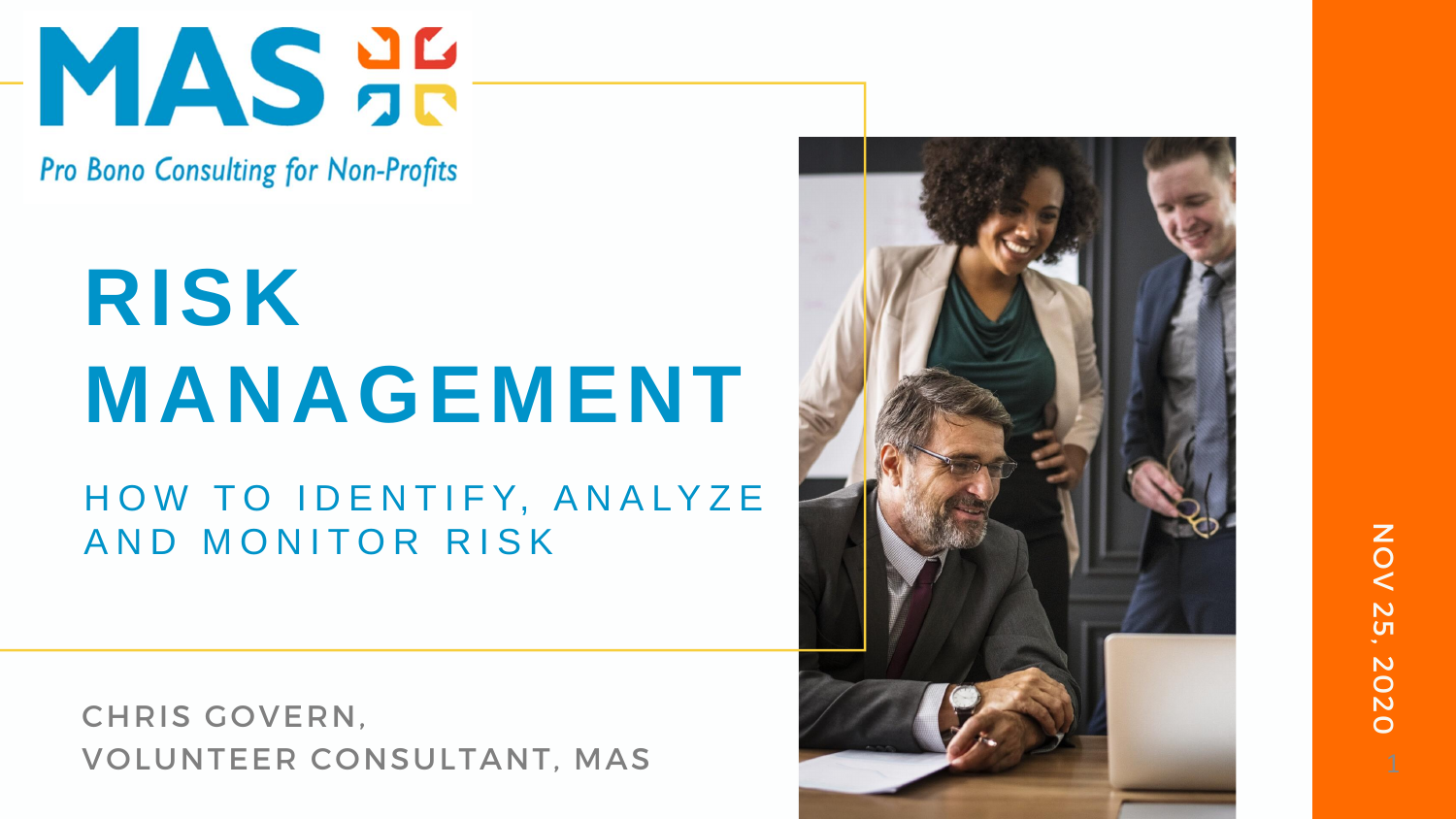MAS offers a wide range of pro bono consulting services for nonprofit organizations, based on the extensive knowledge, expertise and resources of our Volunteer Consultants.

We do not charge fees for our services and all of our Volunteer Consultants' time is donated.

For more than 25 years, we are proud to have worked collaboratively with over 14,000 non-profit organizations in the Greater Toronto area.

Clients have ranged in size from very small – 2 to 3 people working out of church basements – to major, high profile social service agencies.



## **About MAS**

2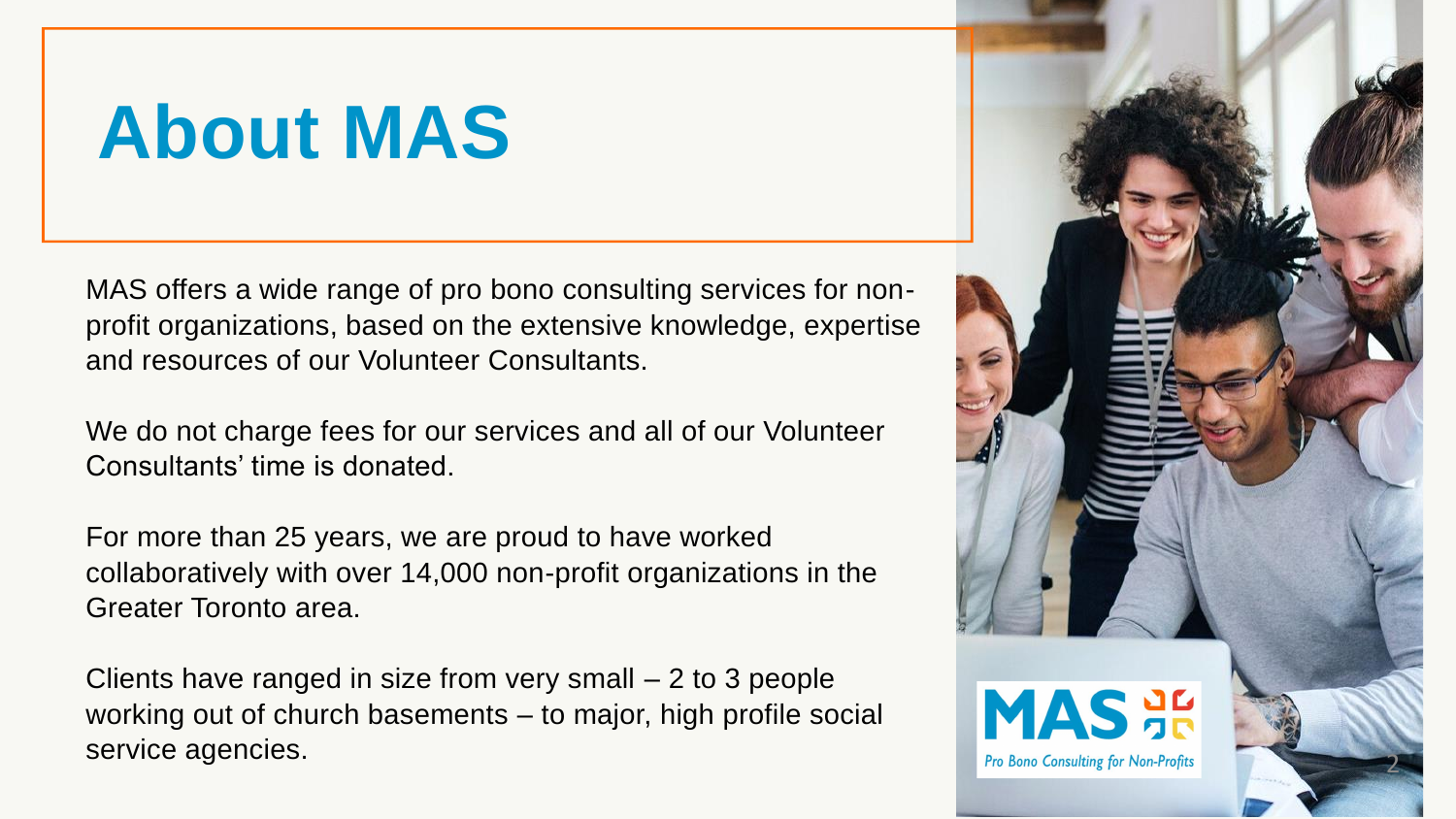## **LEARNING OBJECTIVES**

- UNDERSTAND IMPORTANCE OF RISK MANAGEMENT
- UNDERSTAND HOW TO IDENTIFY, ANAYZE & MONITOR RISKS IN YOUR ORGANIZATION
- TOOLS TO HELP THE ORGANIZATION MANAGE RISK
- BOARD/STAFF ROLES IN RISK MANAGEMENT

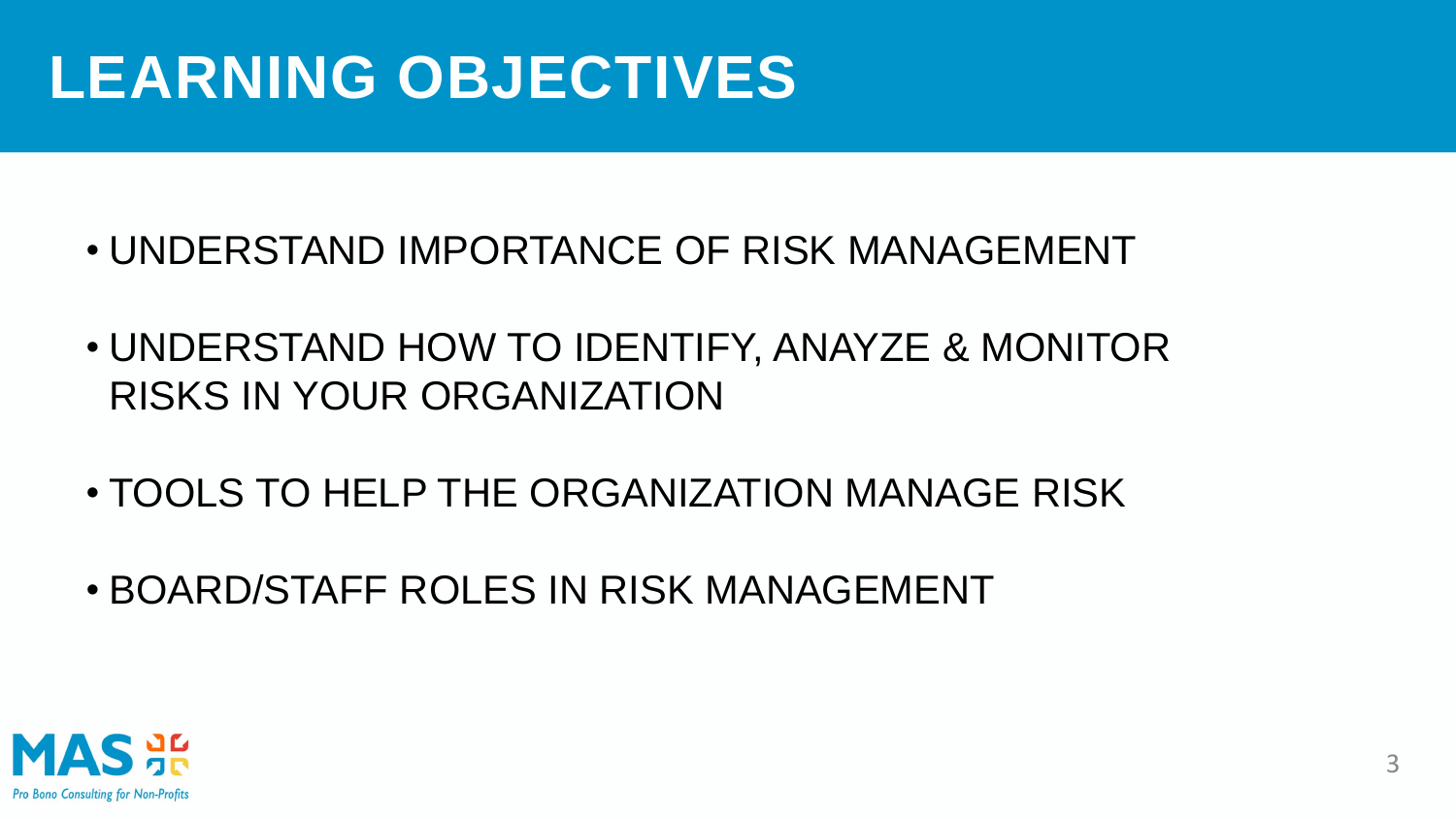### **LEARNING MODULES**

### MODULE 1: DEFINE RISK & RISK MANAGEMENT

### MODULE 2: HOW TO IDENTIFY, ANALYZE & MONITOR RISK

MODULE 3: RISK MANAGEMENT FRAMEWORK

### MODULE 4: ROLE OF BOARD/STAFF IN RISK MANAGEMENT



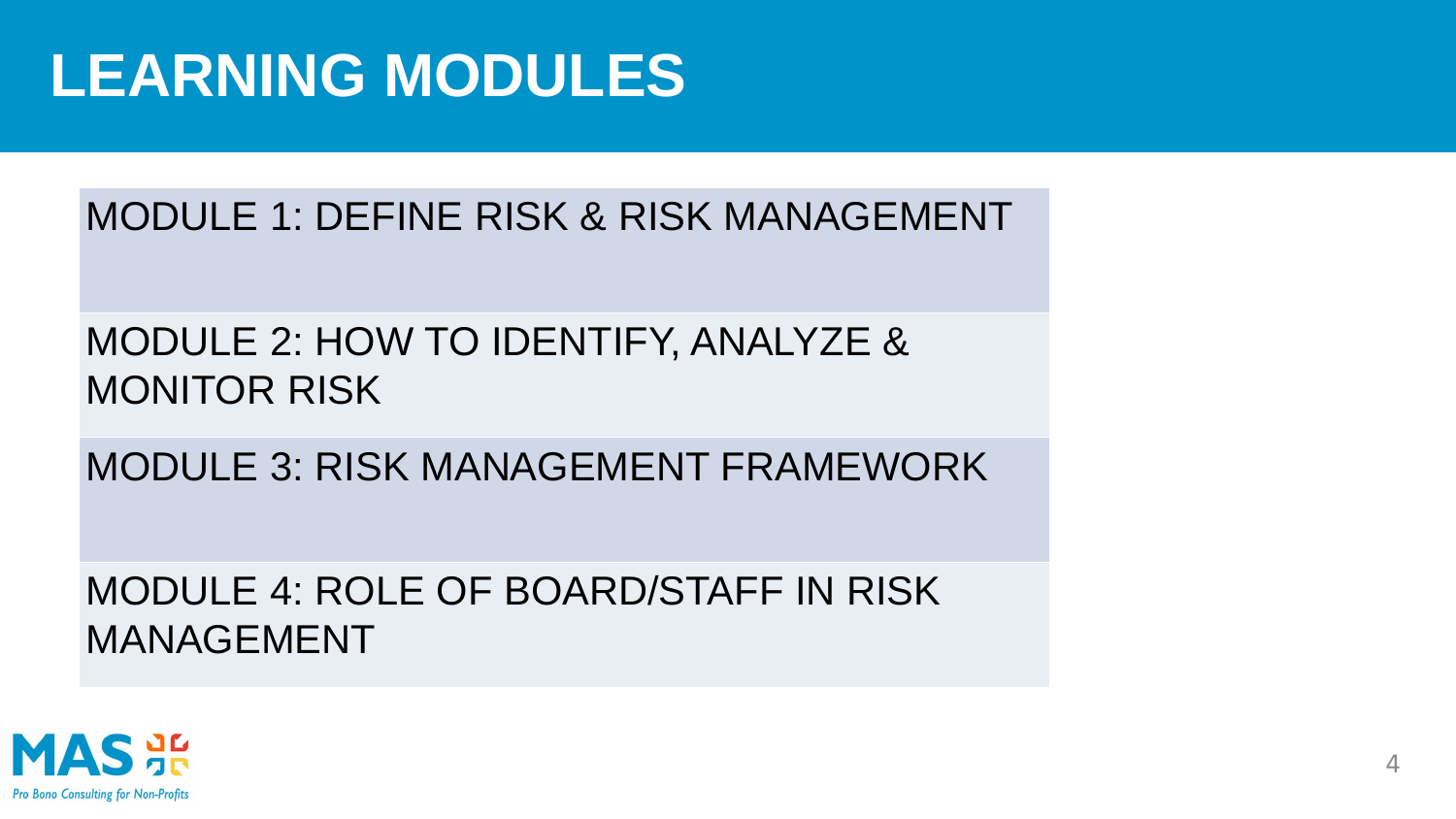### **WHAT IS RISK?**

• (EXPOSURE TO) THE POSSIBILITY OF LOSS, INJURY, OR OTHER ADVERSE OR UNWELCOME CIRCUMSTANCES; A CHANCE OR SITUATION INVOLVING SUCH A POSSIBILITY…RISK IS AN UNCERTAIN EVENT OR CONDITION THAT, IF IT OCCURS, HAS A NEGATIVE IMPACT

• THE POSSIBILITY OF SOMETHING BAD HAPPENING

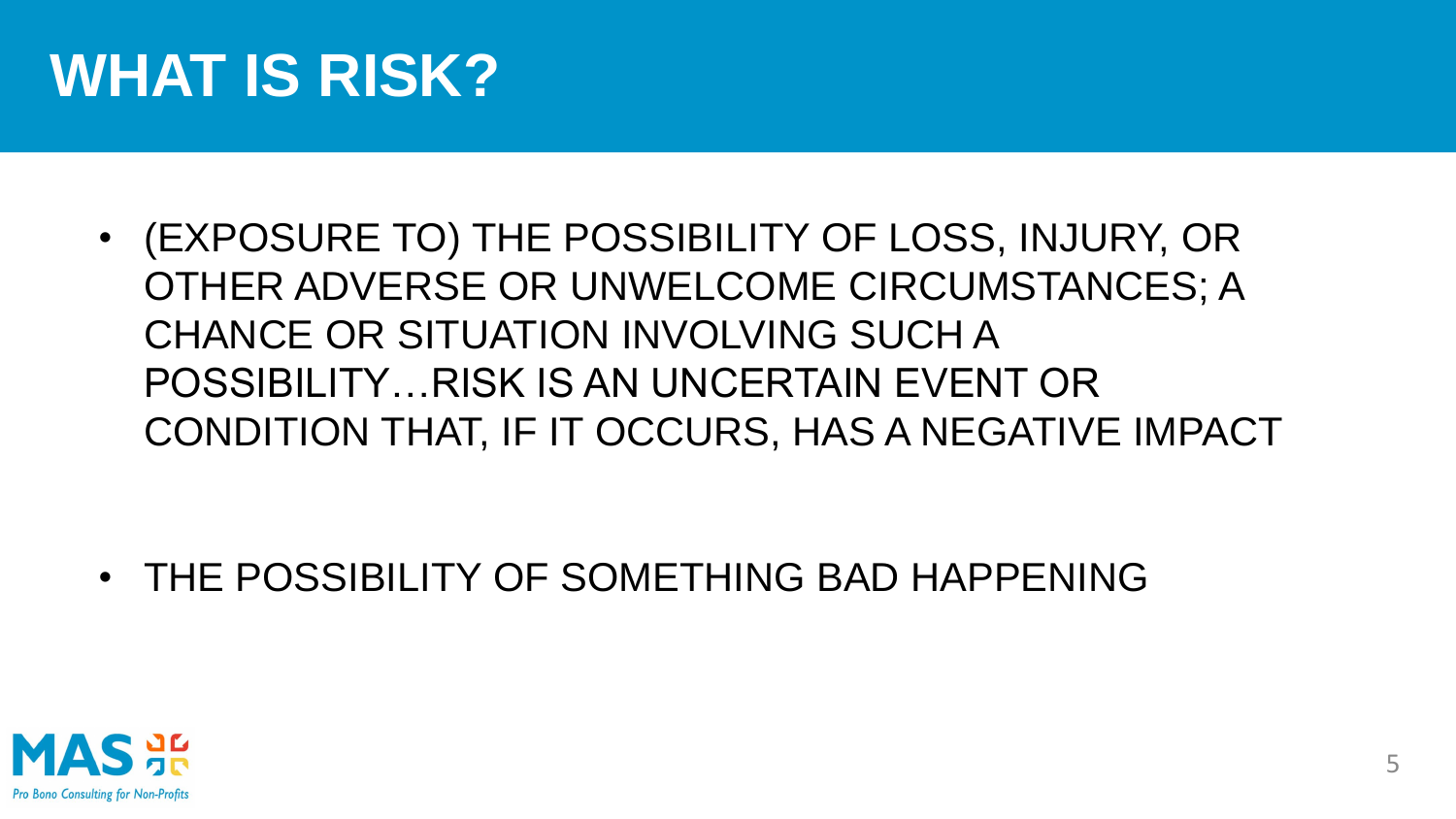### **WHAT IS RISK? SOME EXAMPLES**

- PANDEMIC
- FAILURE TO MEET TERMS OF CONTRACT
- FINANCIAL MISMANAGEMENT
- FIRE, THEFT
- LOSS OF KEY PERSON





6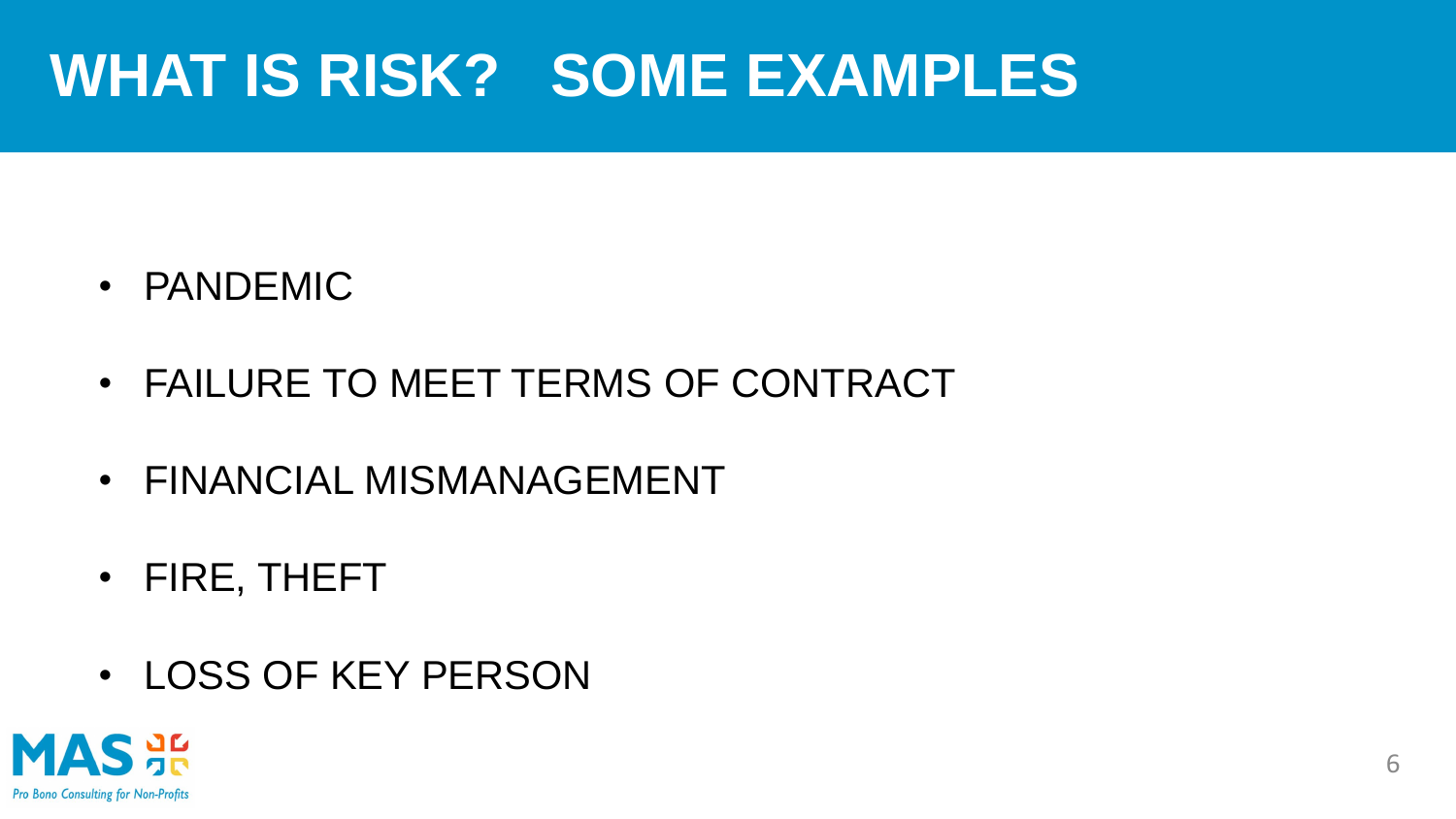### **RISK MGMNT HAS MANY STAKEHOLDERS**

- RISKS CAN IMPACT VARIOUS PEOPLE/ORGANIZATIONS
	- CLIENTS
	- STAFF
	- PARTNERS
	- FUNDERS
	- DONORS
	- PUBLIC
	- OTHER

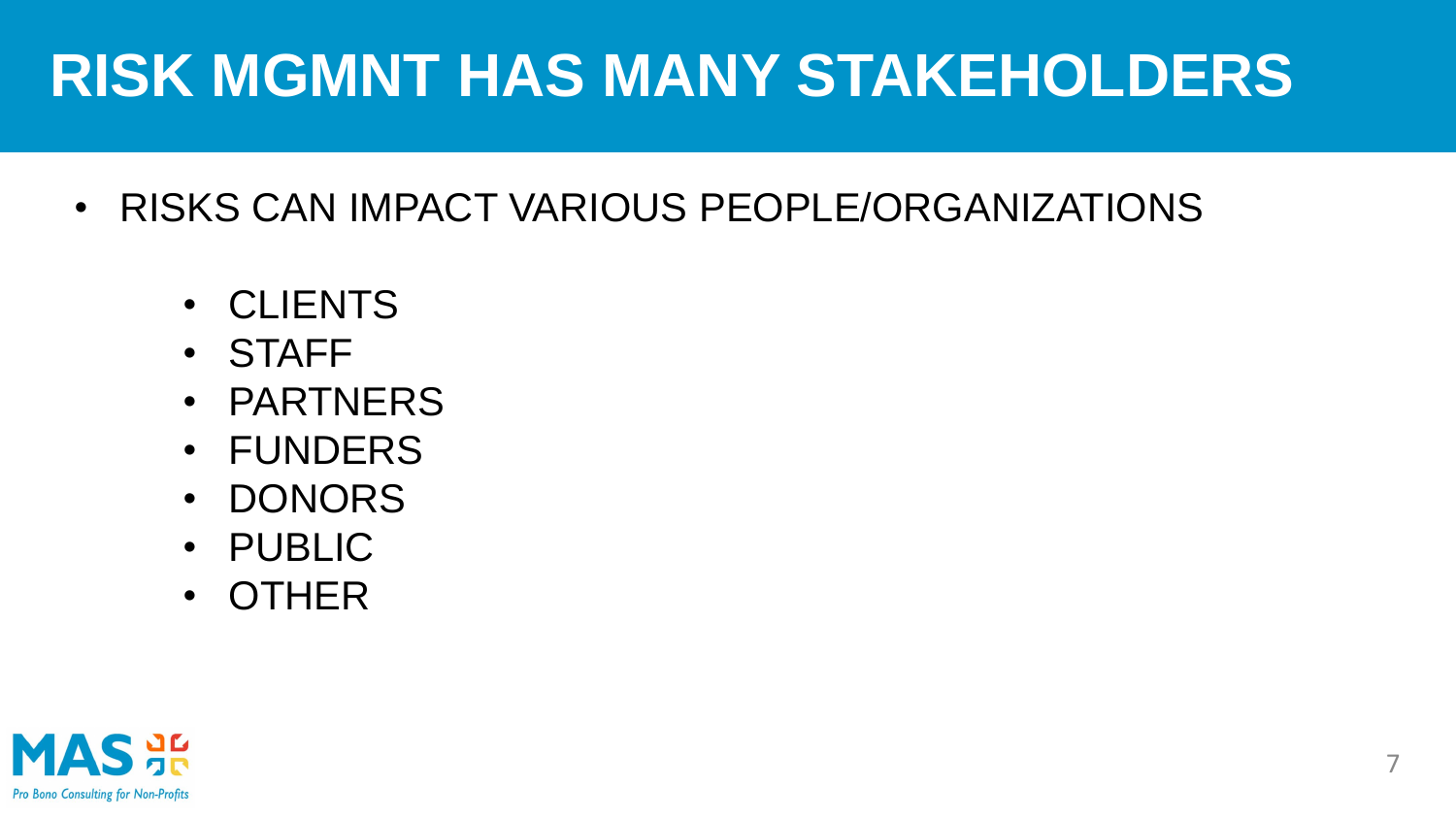### **RISK MANAGEMENT IS ONGOING**

- **IS**
- ONGOING
- CULTURE
- LENS
- PROCESS
- **IS NOT**
- ONE TIME EXERCISE
- SOMEONE ELSE'S ISSUE
- SOMETIME THING



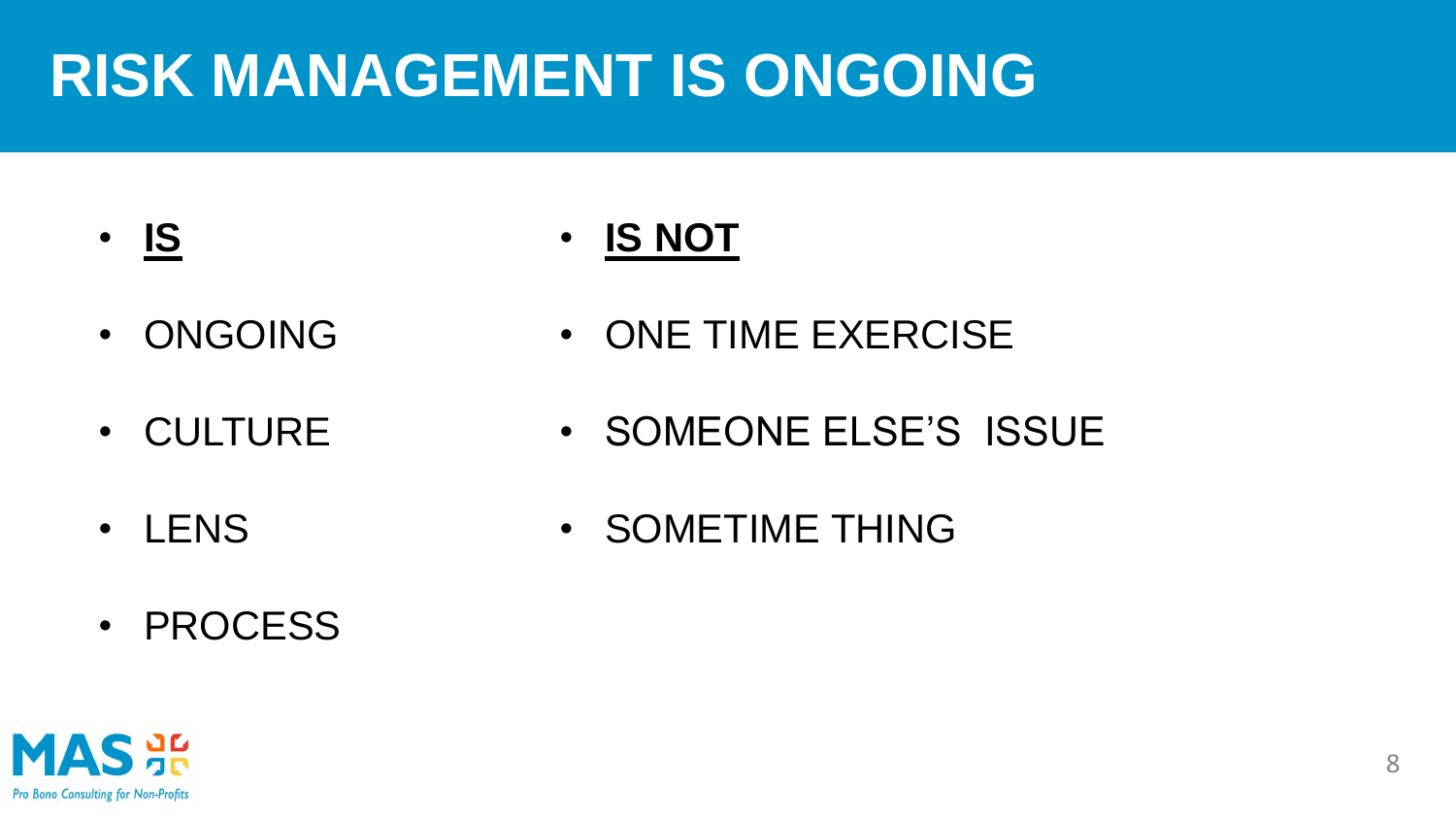## **RISK MANAGEMENT IS A PROCESS**

- PROCESS BY WHICH YOU IDENTIFY, ANALYZE AND MANAGE RISKS – THERE ARE 4 STEPS:
	- STEP 1: IDENTIFY RISKS
	- STEP 2: ANALYZE EACH RISK
	- STEP 3: DECISIONS ABOUT RISKS
	- STEP 4: MONITOR RISKS



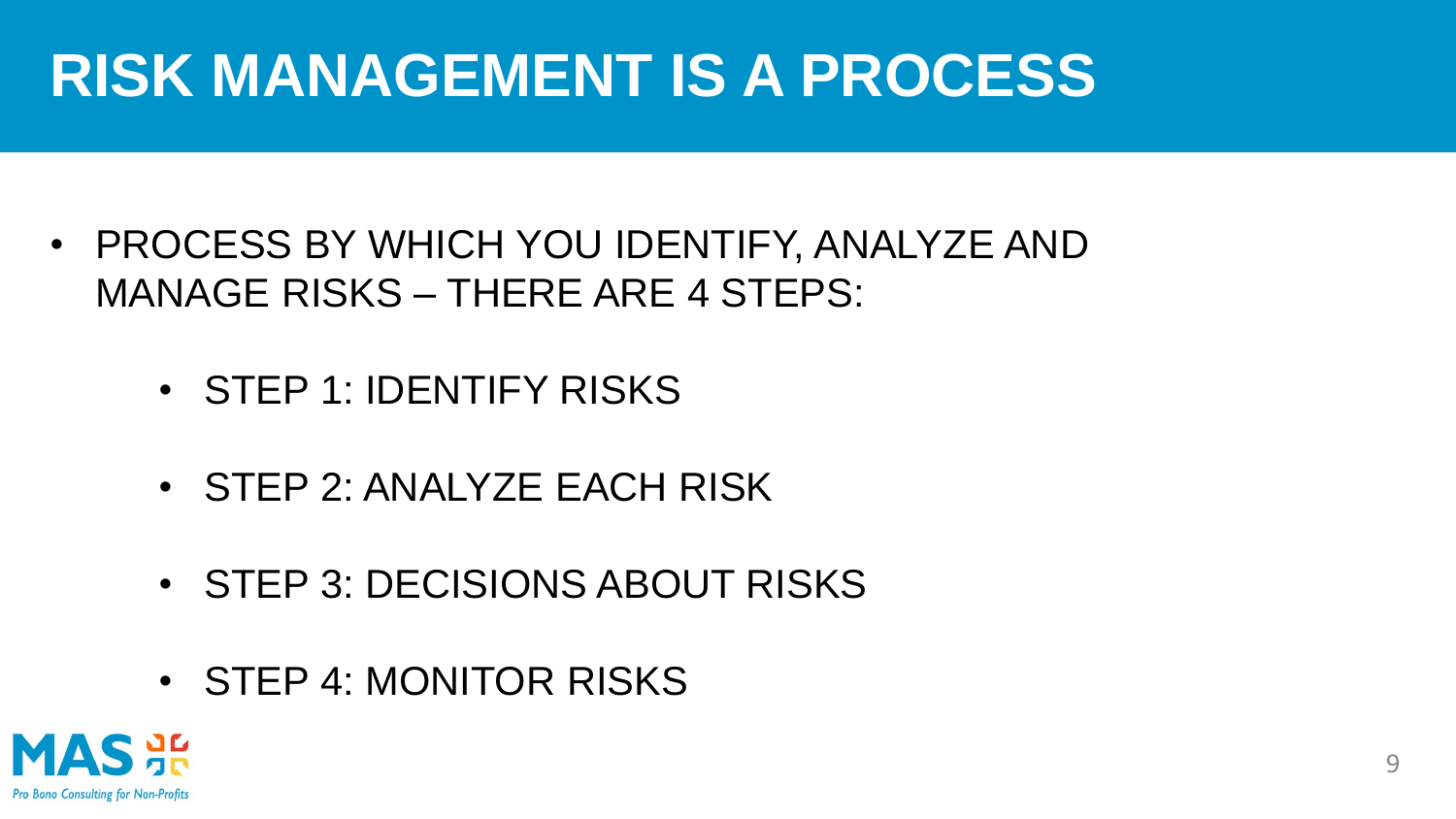### **DEFINE RISK & RISK MANAGEMENT**

• ANY QUESTIONS?



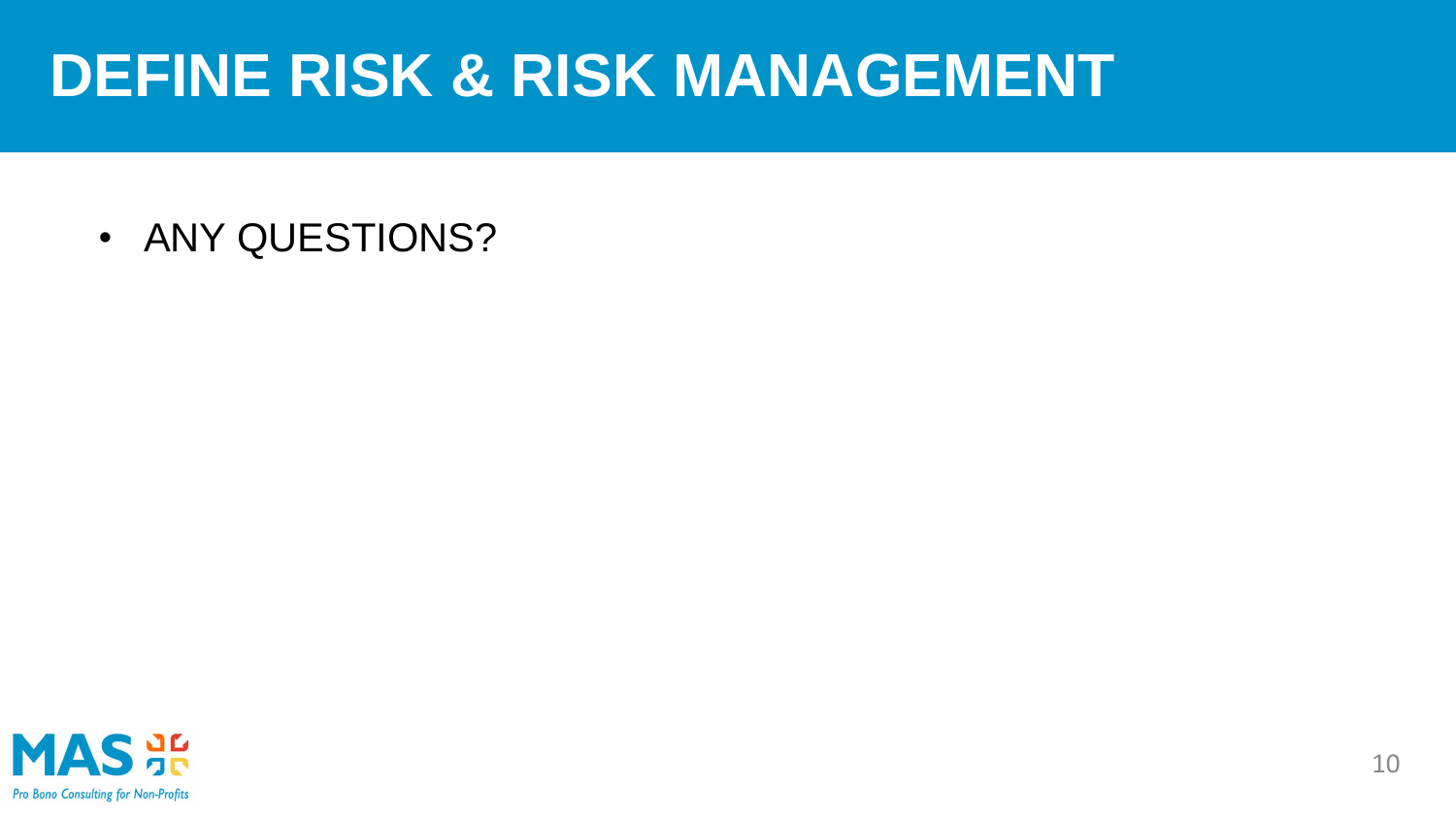### **STEP 1: IDENTIFY RISKS**

- IDENTIFY CATEGORIES OF RISK (E.G. FINANCIAL MANGEMENT RISKS, IT RISKS, COMPLIANCE RISKS)
- RISKS WILL DIFFER DEPENDING ON TYPE OF ORGANIZATION & ACTIVITIES
- RISKS CHANGE OVER TIME

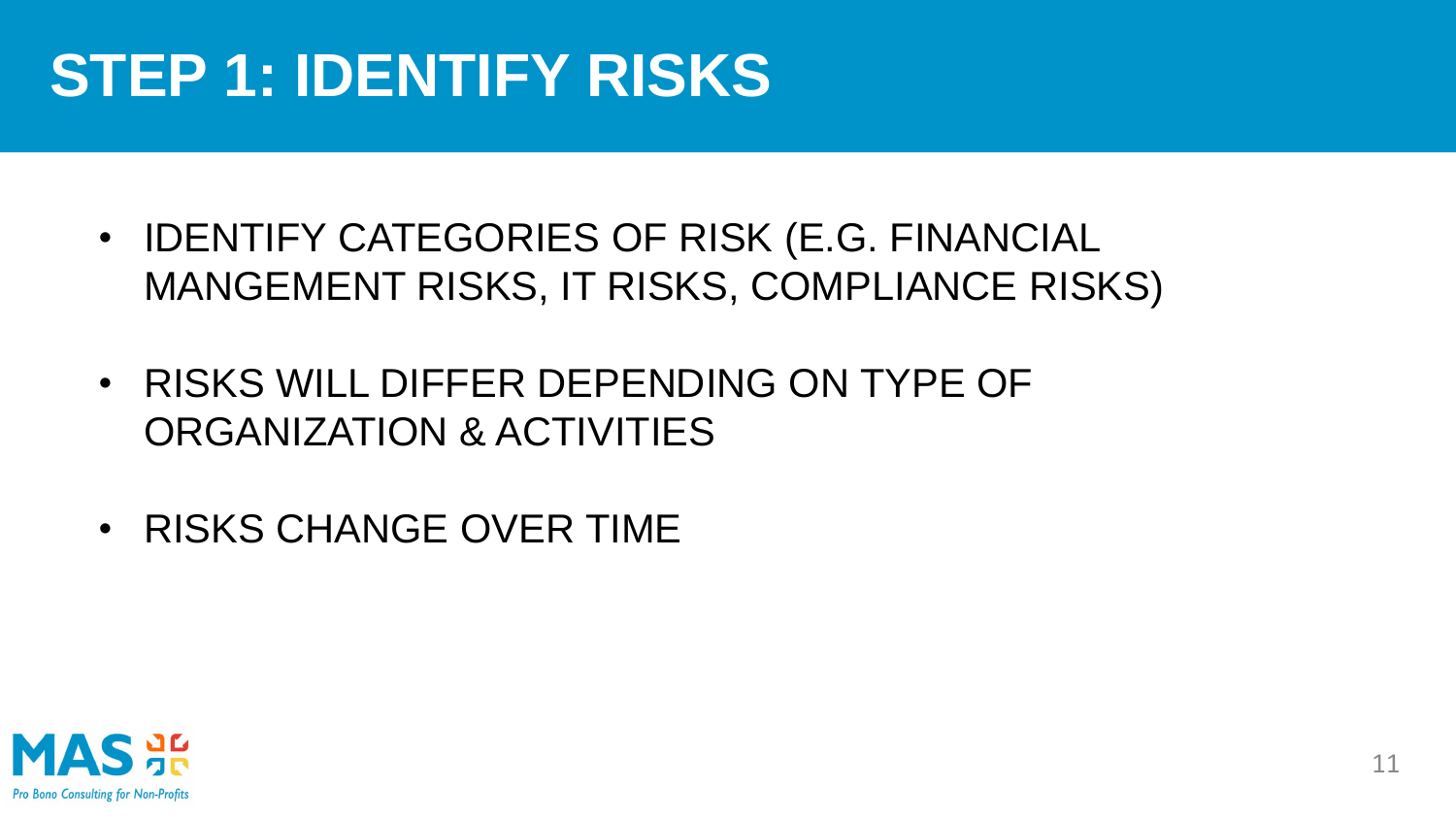### **STEP 1: IDENTIFY RISKS**

### • EXAMPLE CATEGORIES OF RISKS

- COMPLIANCE/LEGAL
- FINANCIAL
- LEGAL
- REPUTATIONAL
- EXTERNAL
- PREMISES
- HR



12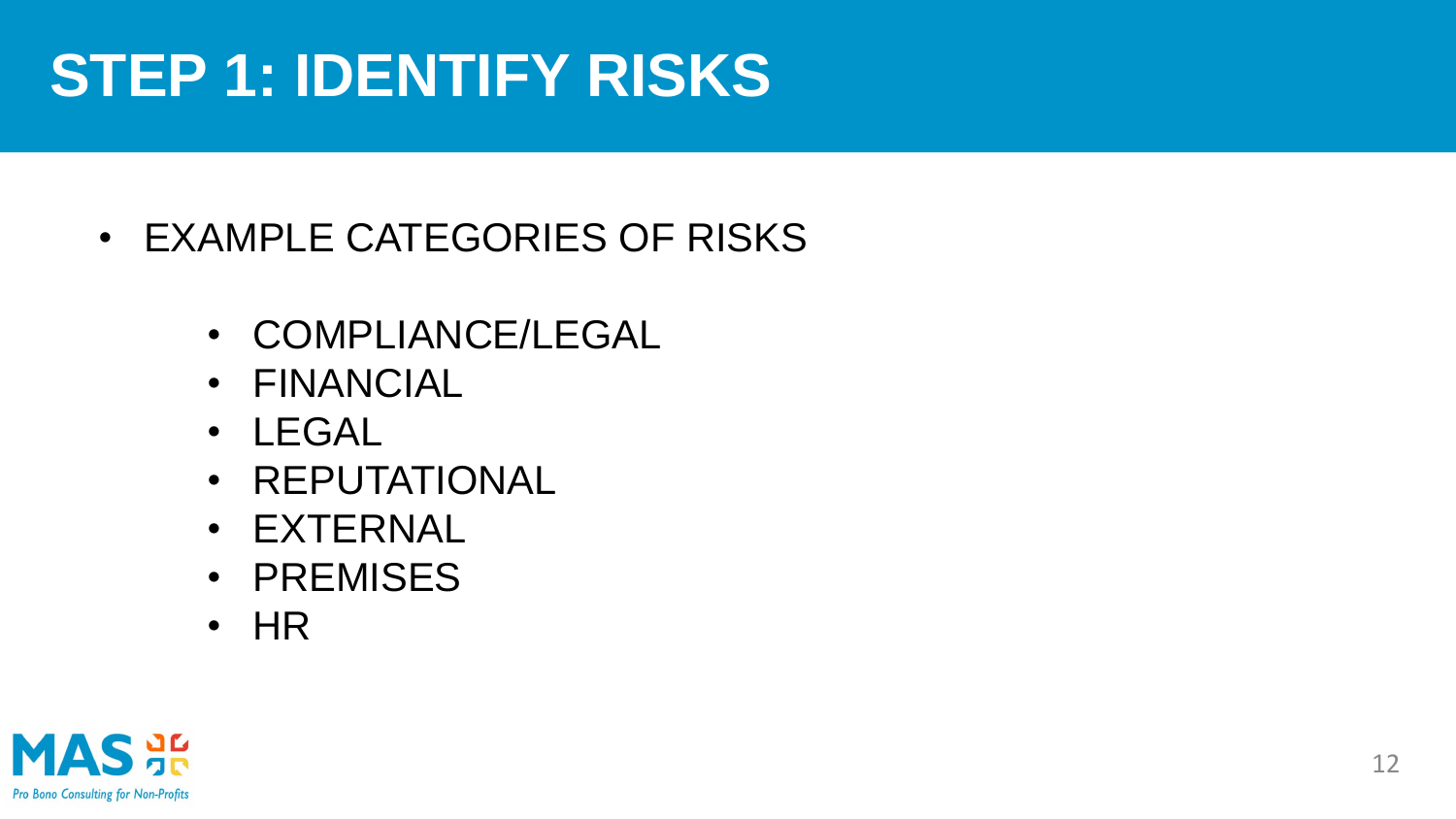- COMPLIANCE RISKS failure to comply with external (e.g. regulatory) or internal (e.g. bylaws) requirements
	- LEGAL e.g. failure to meet contract requirements, failure to meet employment standards
	- REGULATORY e.g. failure to meet health & safety standards
	- CHARITY STATUS e.g. operate outside of charitable objects; failure to meet reporting requirements • CONSTATING DOCUMENTS – e.g. operate outside of
	- bylaws



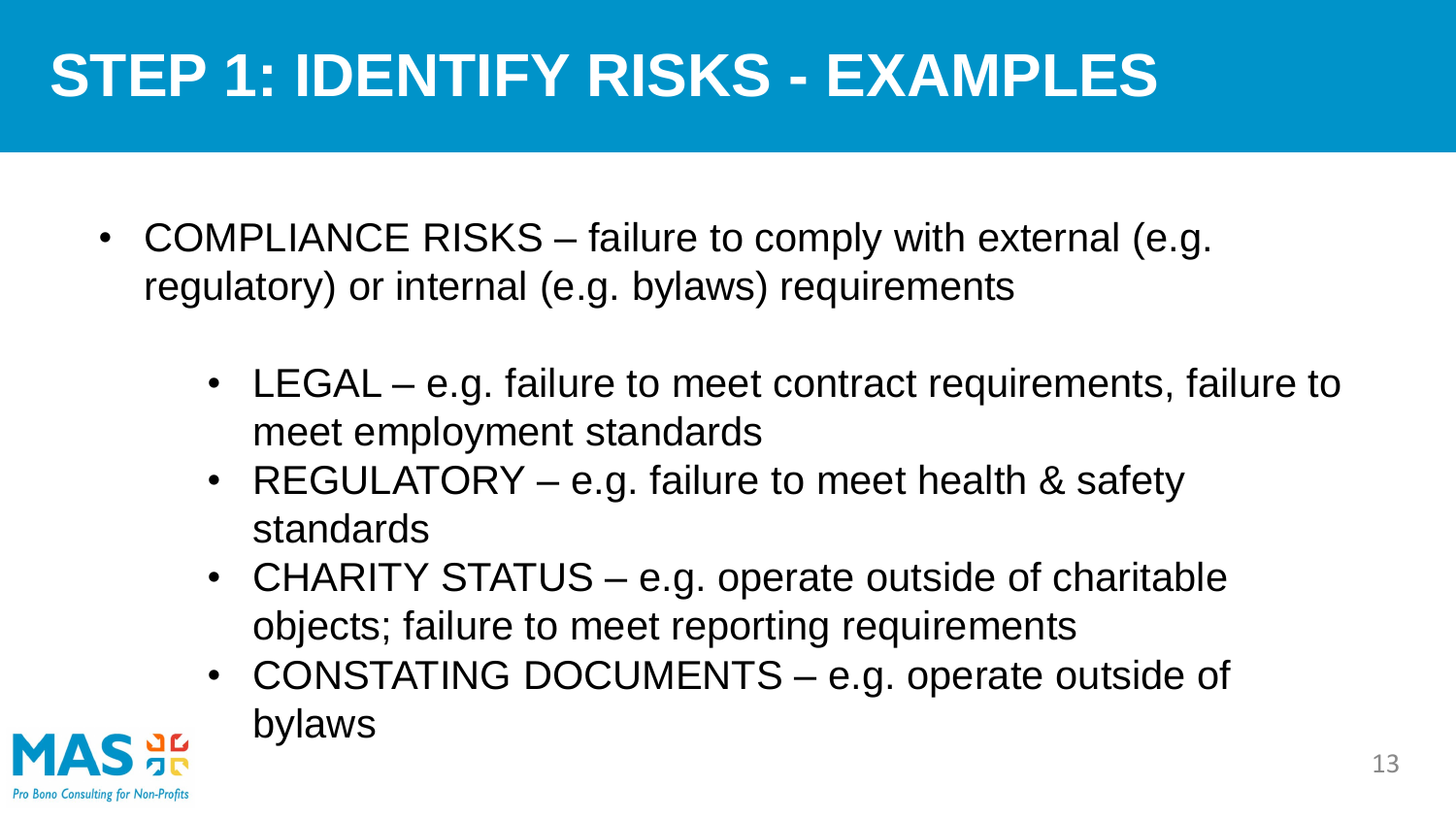- OPERATIONAL RISKS
	- IT e.g. lose client data, security breach
	- PROGRAMS e.g. failure to protect client safety
	- HR e.g. failure to comply with Employment Standards Act, failure to attract sufficient volunteers, loss of key person(s)
	- REAL PROPERTY e.g. fire & theft
	- CAPACITY GAPS e.g. staff not sufficiently trained or knowledgeable, ED retires



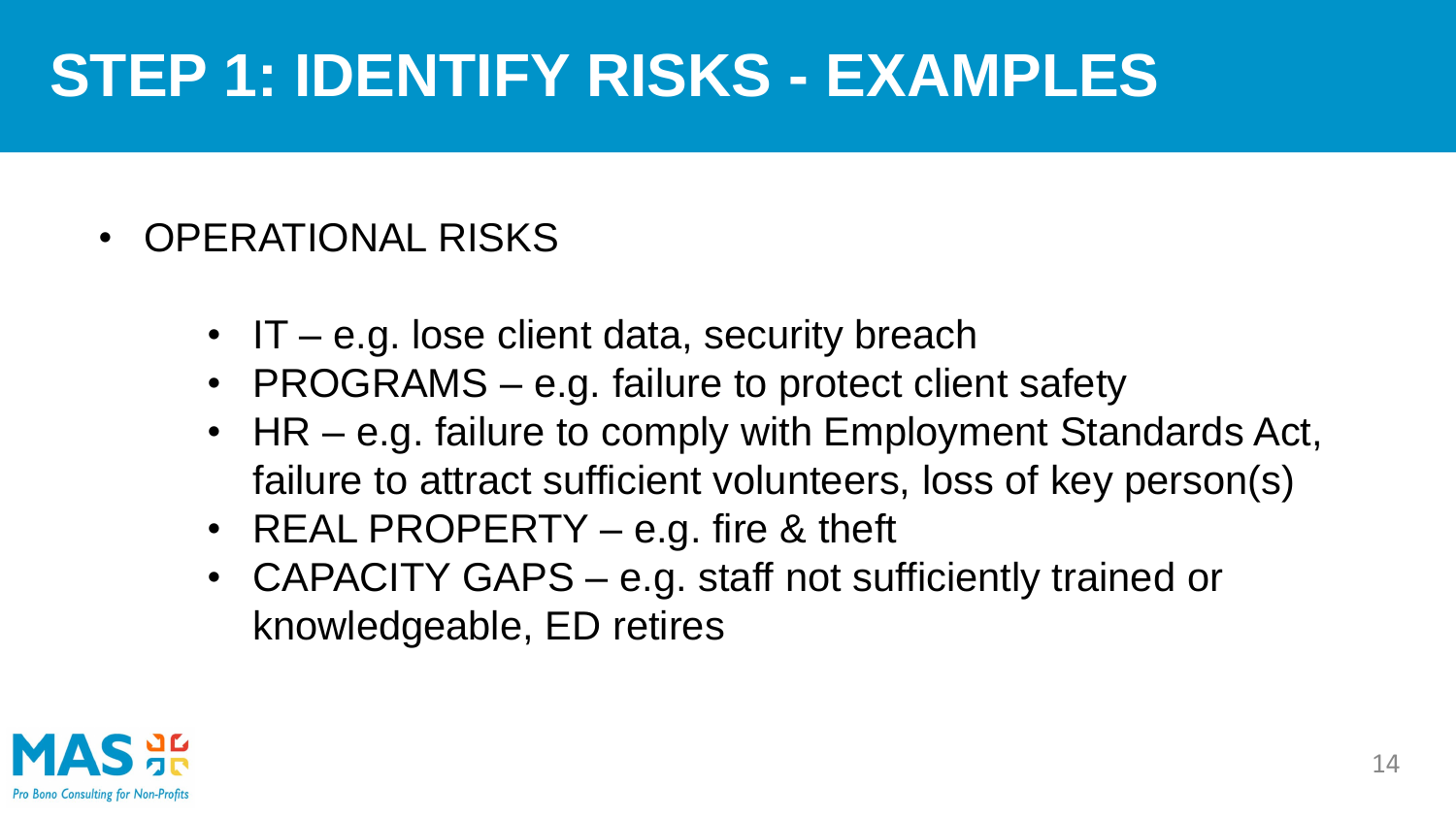### FINANCIAL RISKS

- FUNDING/REVENUE e.g. funding cutbacks; failure to meet fundraising targets
- FUNDRAISING e.g. event risks
- FINANCIAL MANAGEMENT e.g. fraud
- INVESTMENT e.g. market losses
- CASH FLOW e.g. mismatch in timing



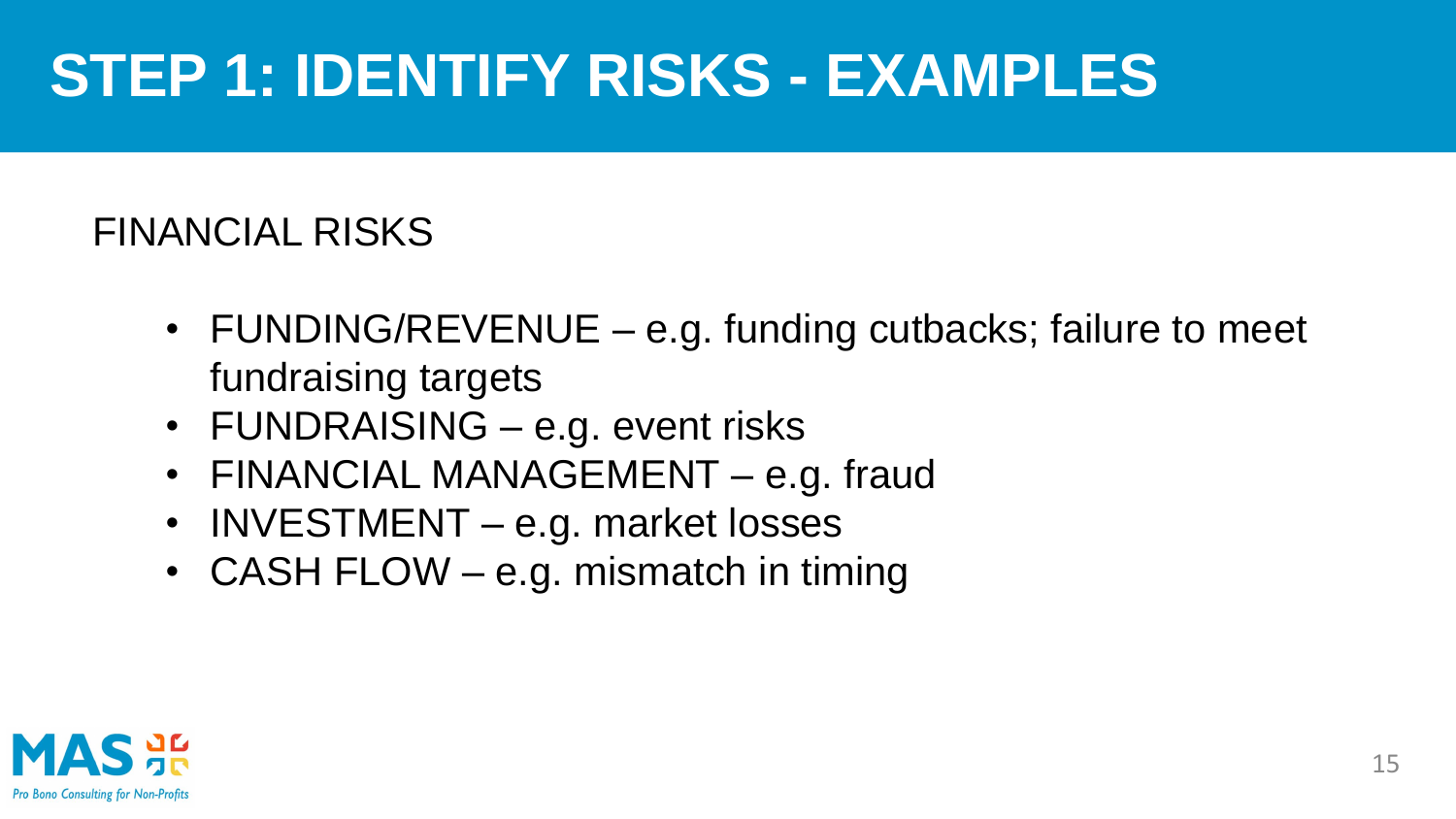- REPUTATIONAL RISKS
	- FUNDRAISING e.g. campaign results in negative messaging
	- PROGRAMS e.g. clients not satisfied
	- STAFF MORALE e.g. high staff turnover/dissatisfaction
	- PARTNERSHIPS e.g. poor partnership performance



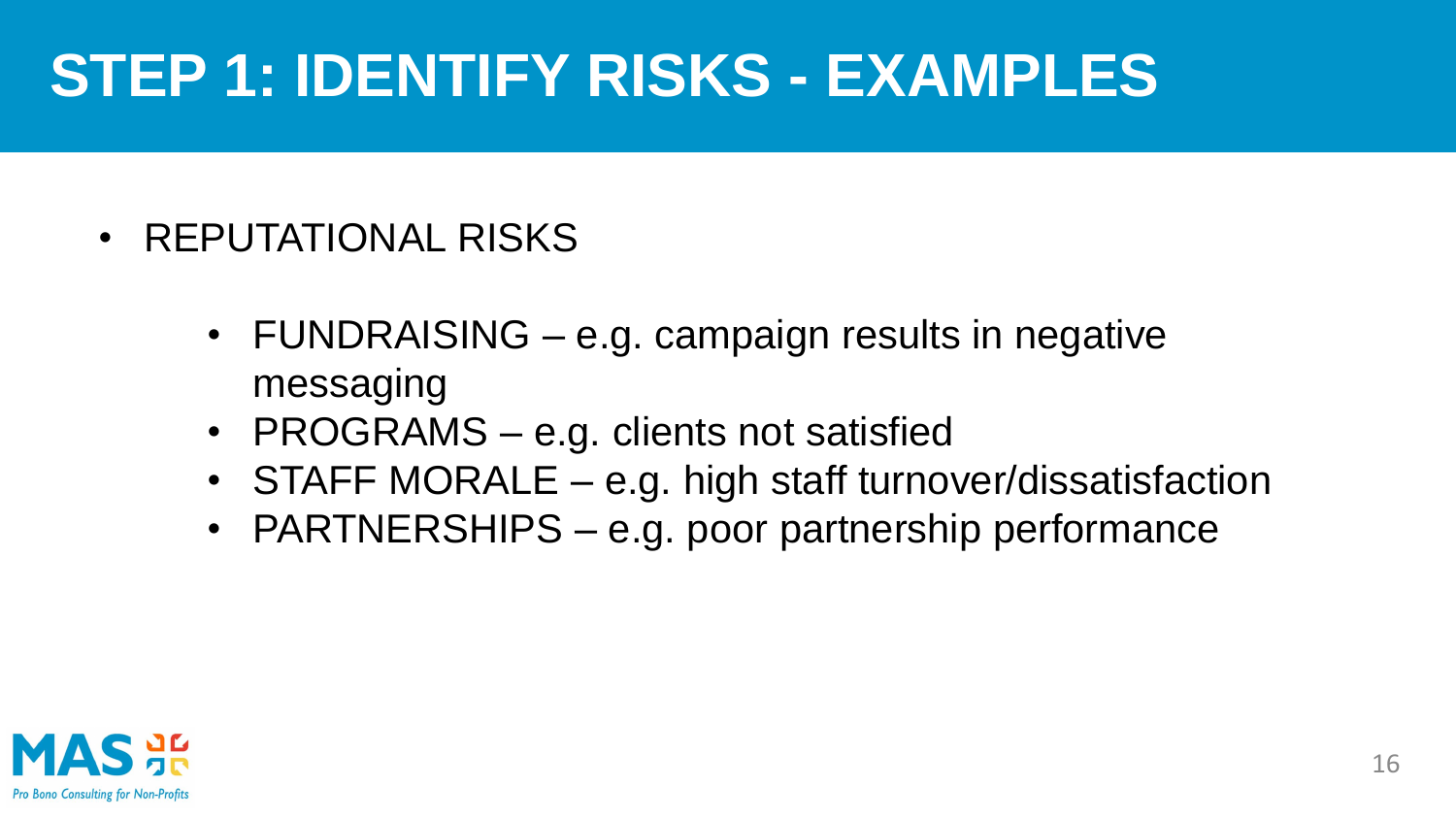- EXTERNAL RISKS
	- NATURAL DISASTER e.g. storms, flooding, no power
	- PANDEMIC e.g. Covid, SARS
	- TERRORISM



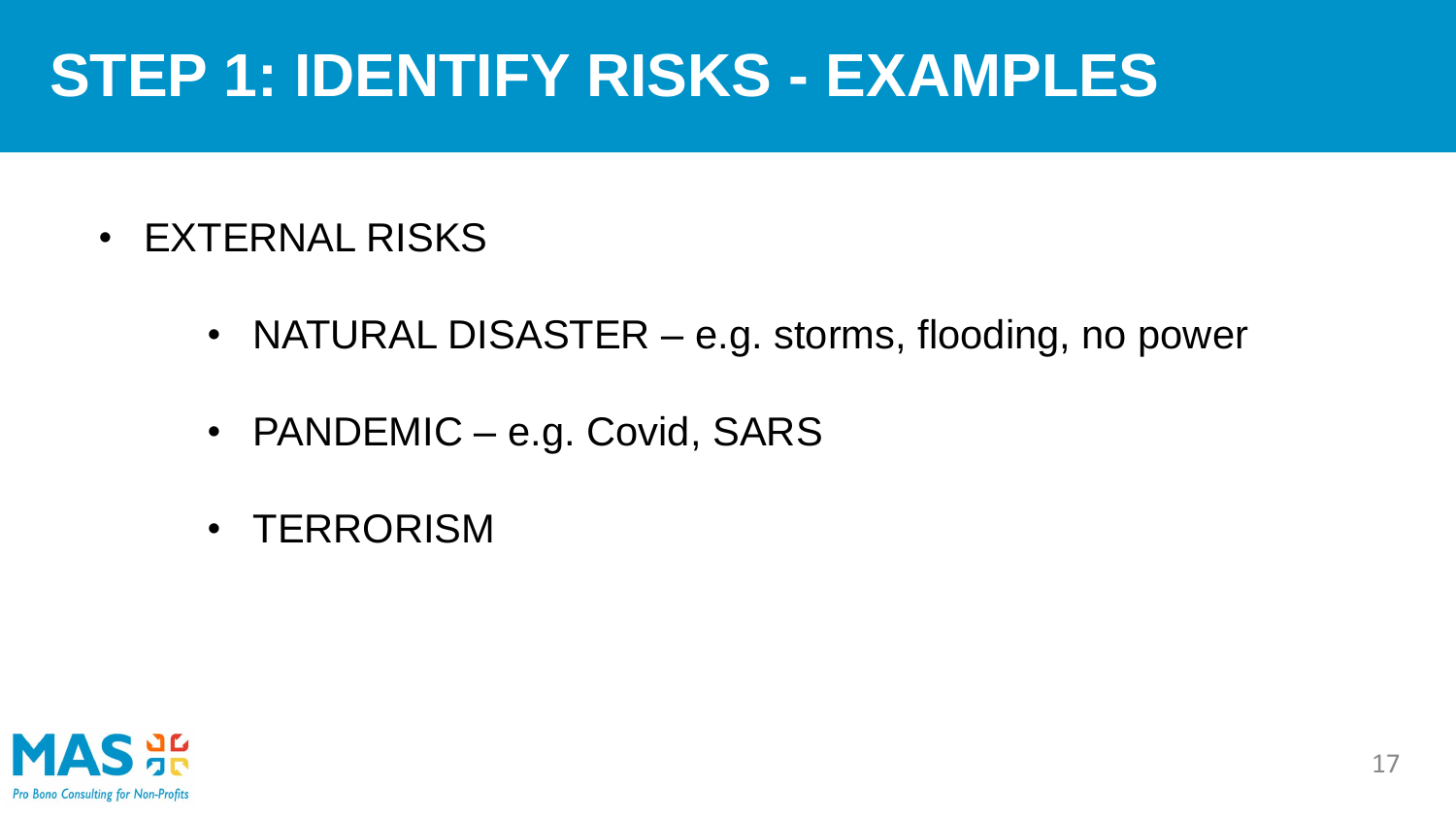### **IDENTIFY RISKS**

• QUESTIONS?



18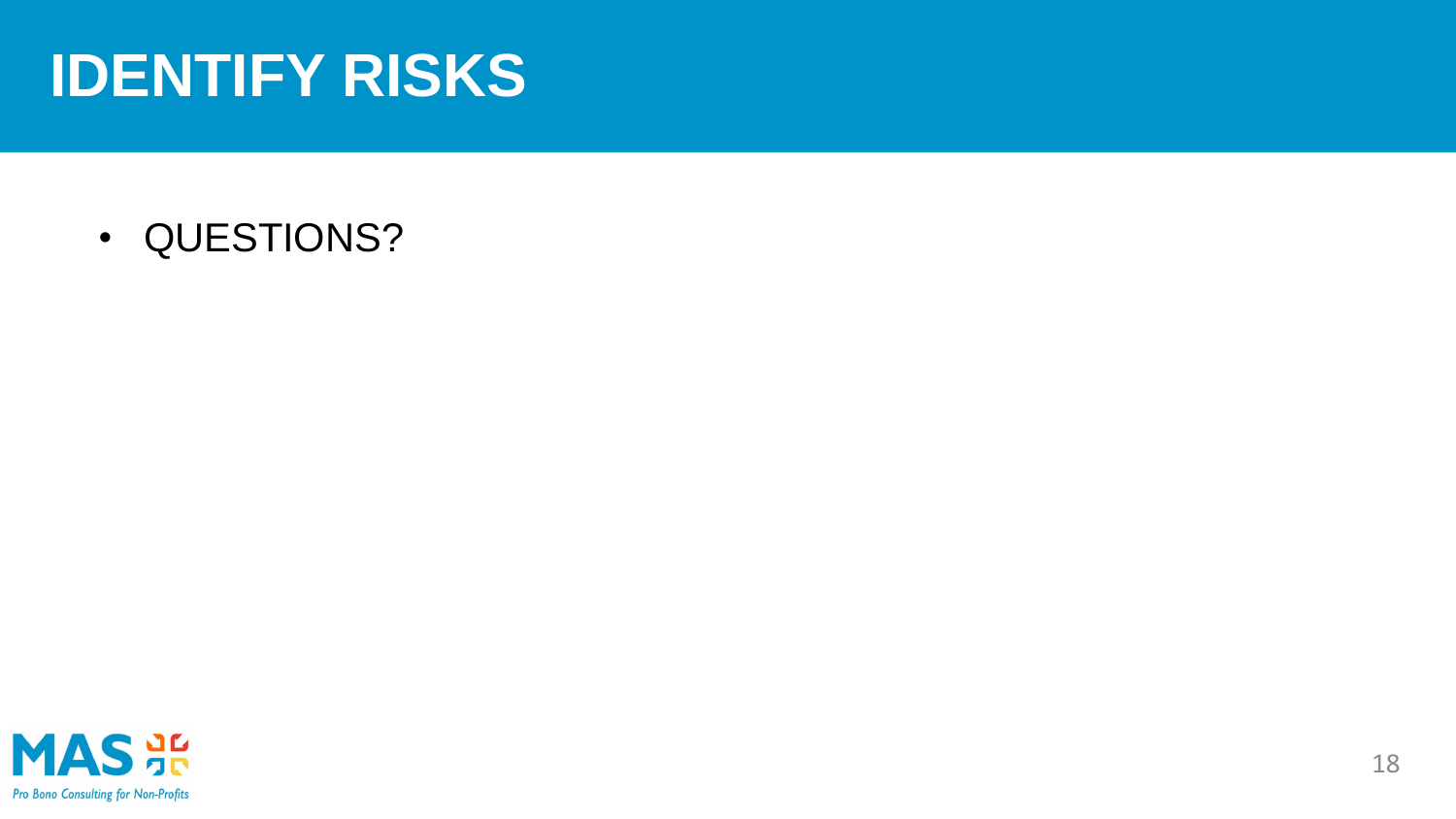- FOR EACH RISK
	- WHAT IS THE LIKELIHOOD IT WILL HAPPEN?
	- WHAT IS THE CONSEQUENCE IF IT DOES HAPPEN?
	- HOW SEVERE IS THE IMPACT?



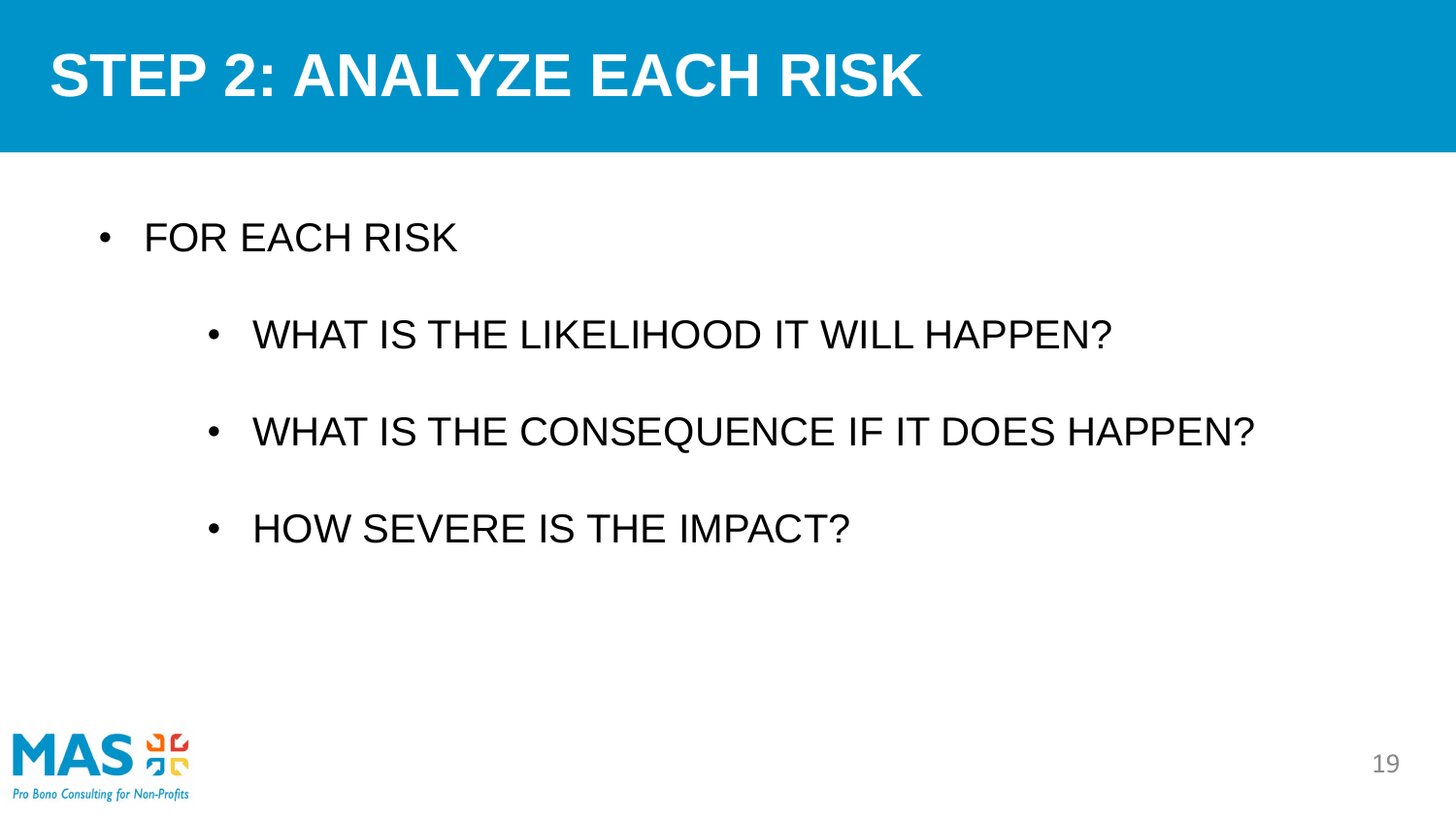- WHAT IS THE LIKELIHOOD IT WILL HAPPEN?
	- PAST EXPERIENCE
	- TRENDS
	- ENVIRONMENTAL ASSESSMENT
	- WHAT CONTROLS DO YOU HAVE IN PLACE?
	- JUDGEMENT CALL
	- RATE EACH RISK: HIGH, MEDIUM OR LOW



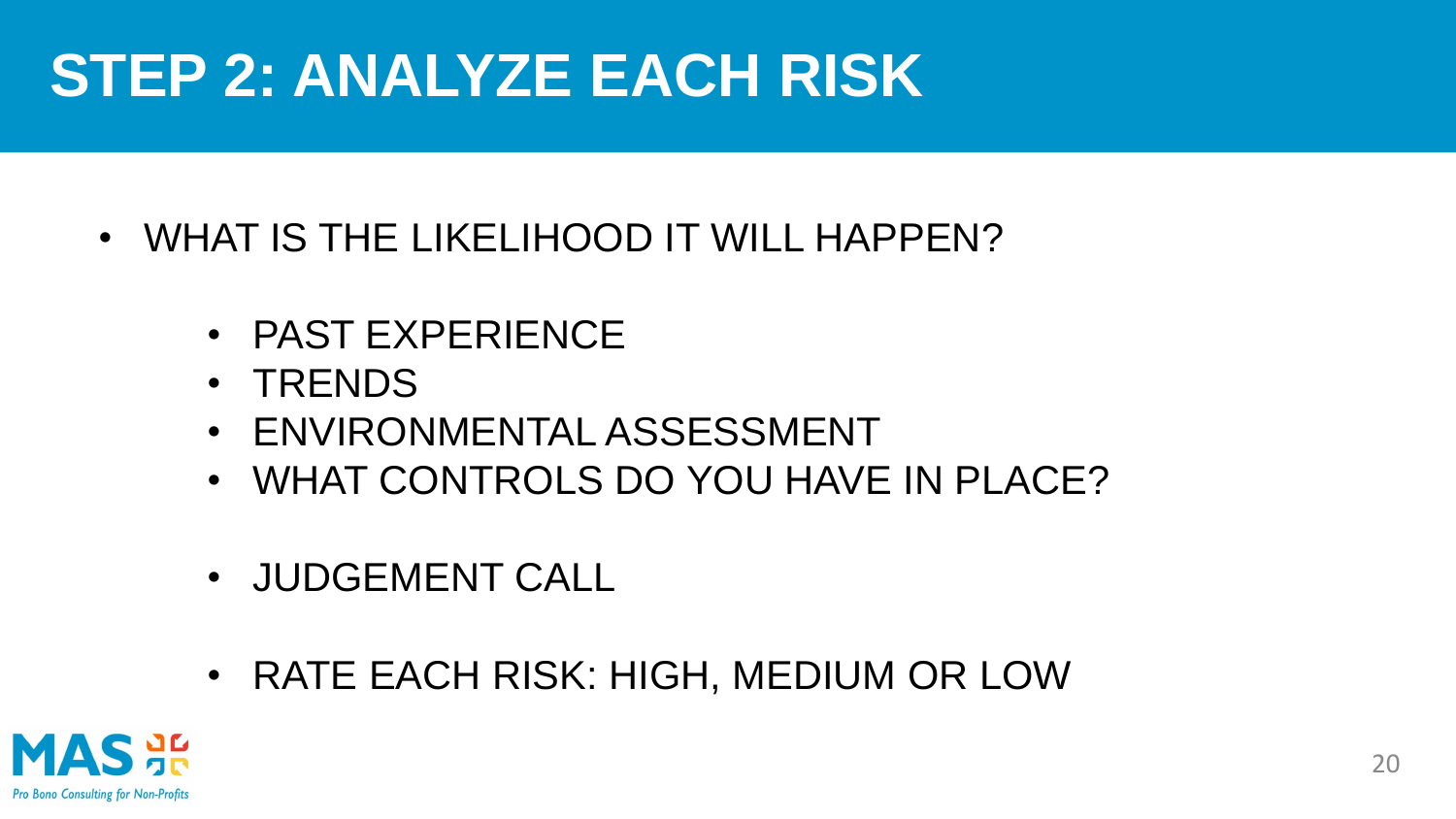- WHAT IS THE CONSEQUENCE IF IT DOES HAPPEN?
	- NAME THE OUTCOME(S)
	- HOW WOULD THE ORGANIZATION, CLIENTS, STAFF, OTHER STAKEHOLDERS BE IMPACTED?
	- EXAMPLES: loss of funds, negative impact on operations, potential legal liability, harm to clients/staff, loss of data



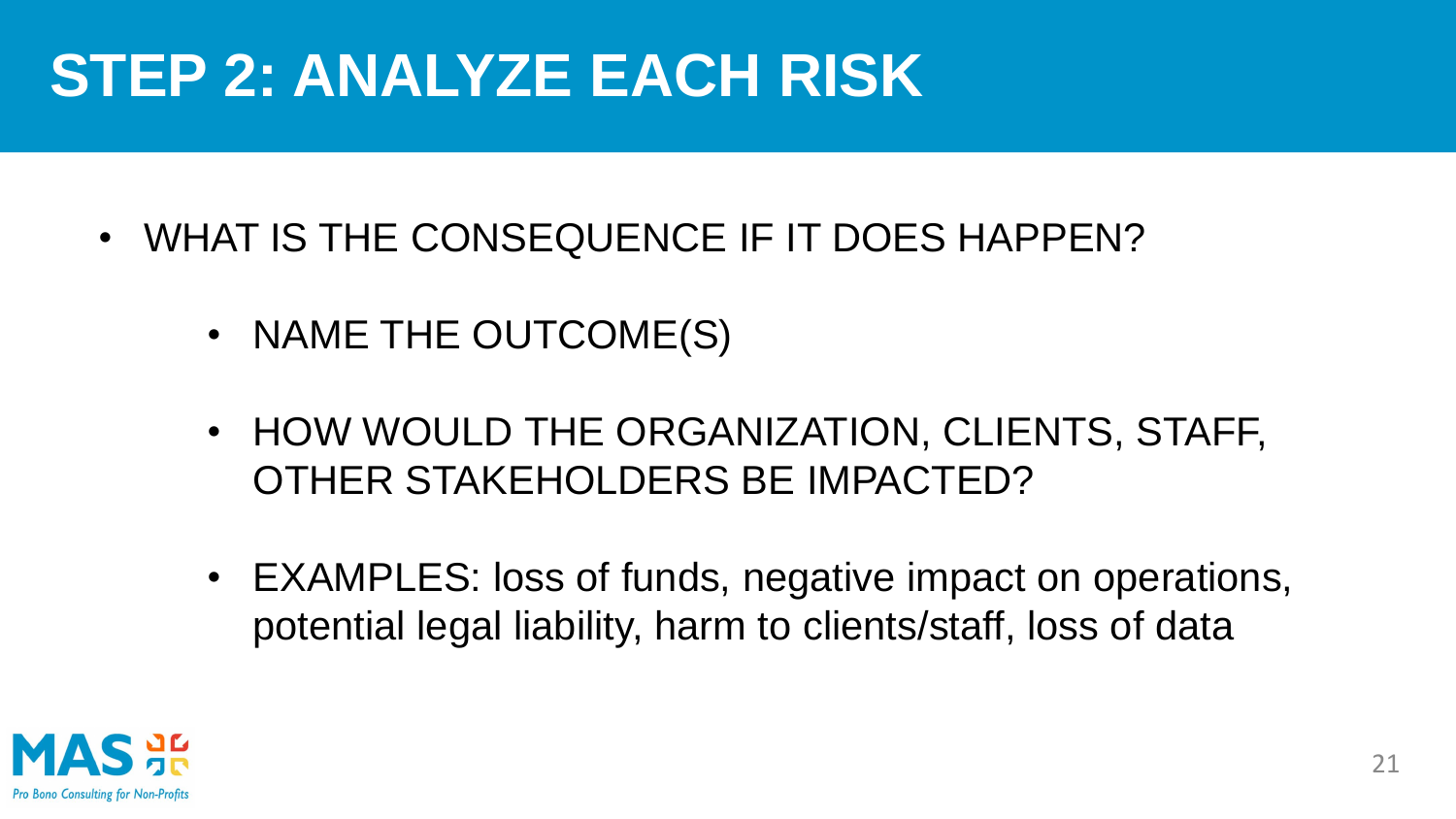- HOW SEVERE IS THE IMPACT?
	- LEVEL & DURATION OF DISRUPTION
	- LEGAL LIABILITY
	- FINANCIAL IMPACT

• RATE THE IMPACT HIGH, MEDIUM OR LOW



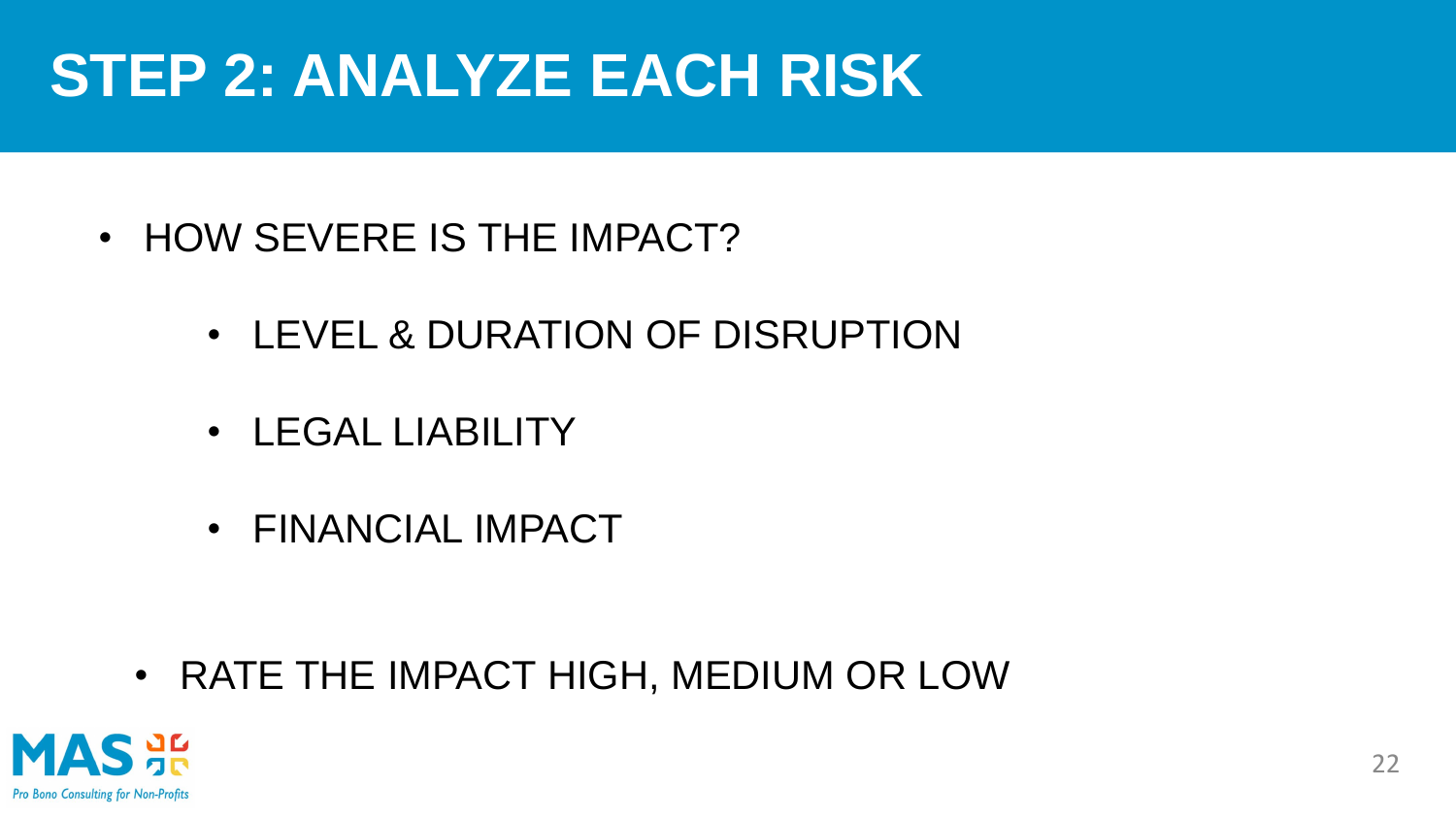• QUESTIONS?





23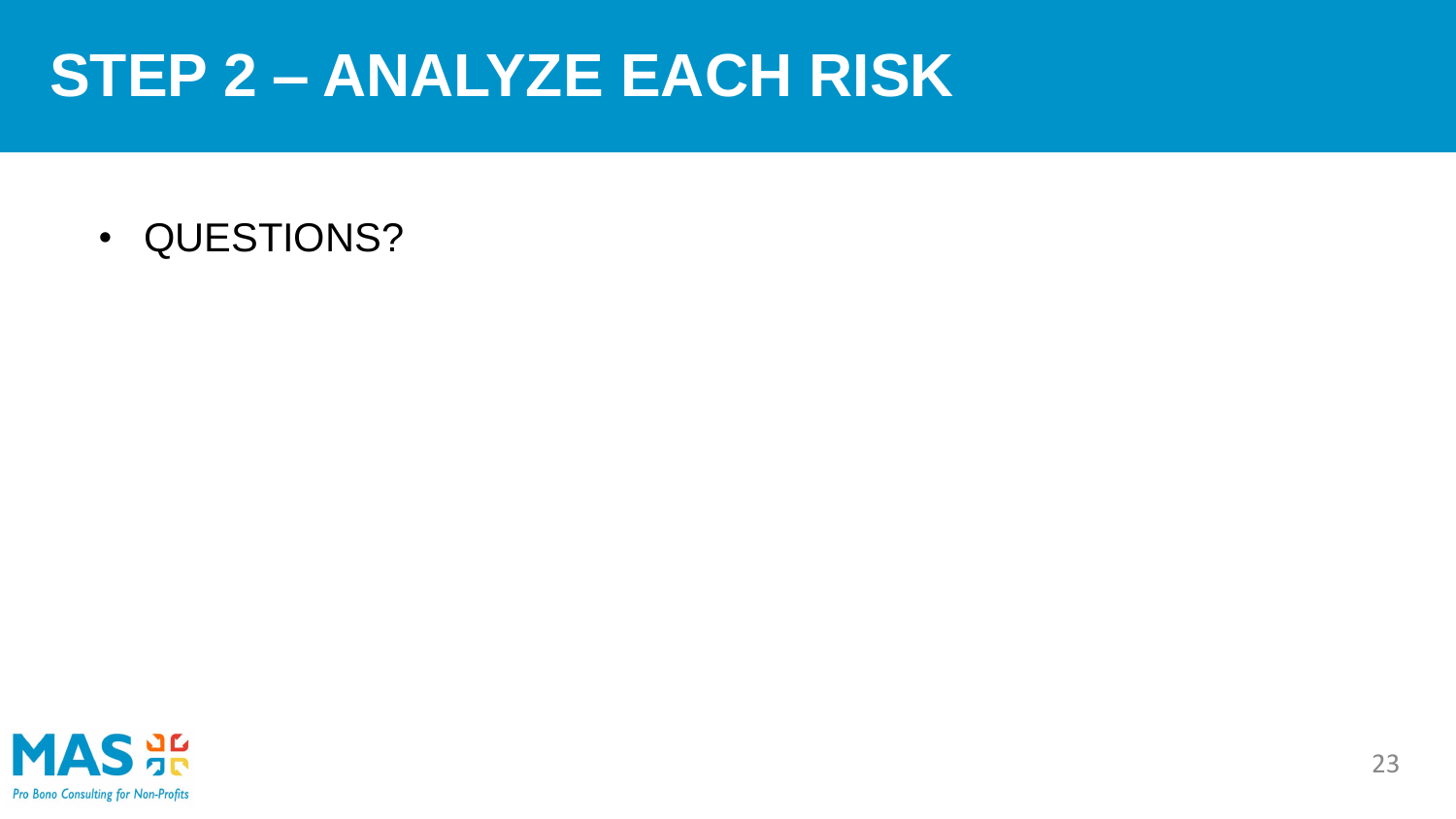### **STEP 3: DECISIONS TO MANAGE RISKS**

- REALLY ONLY 4 WAYS TO DEAL WITH RISK:
	- AVOID stop/don't start; eliminate the risk
	- TRANSFER insurance, contracts
	- CONTROL policy, ED limits, reporting
	- MANAGE processes, training, monitoring



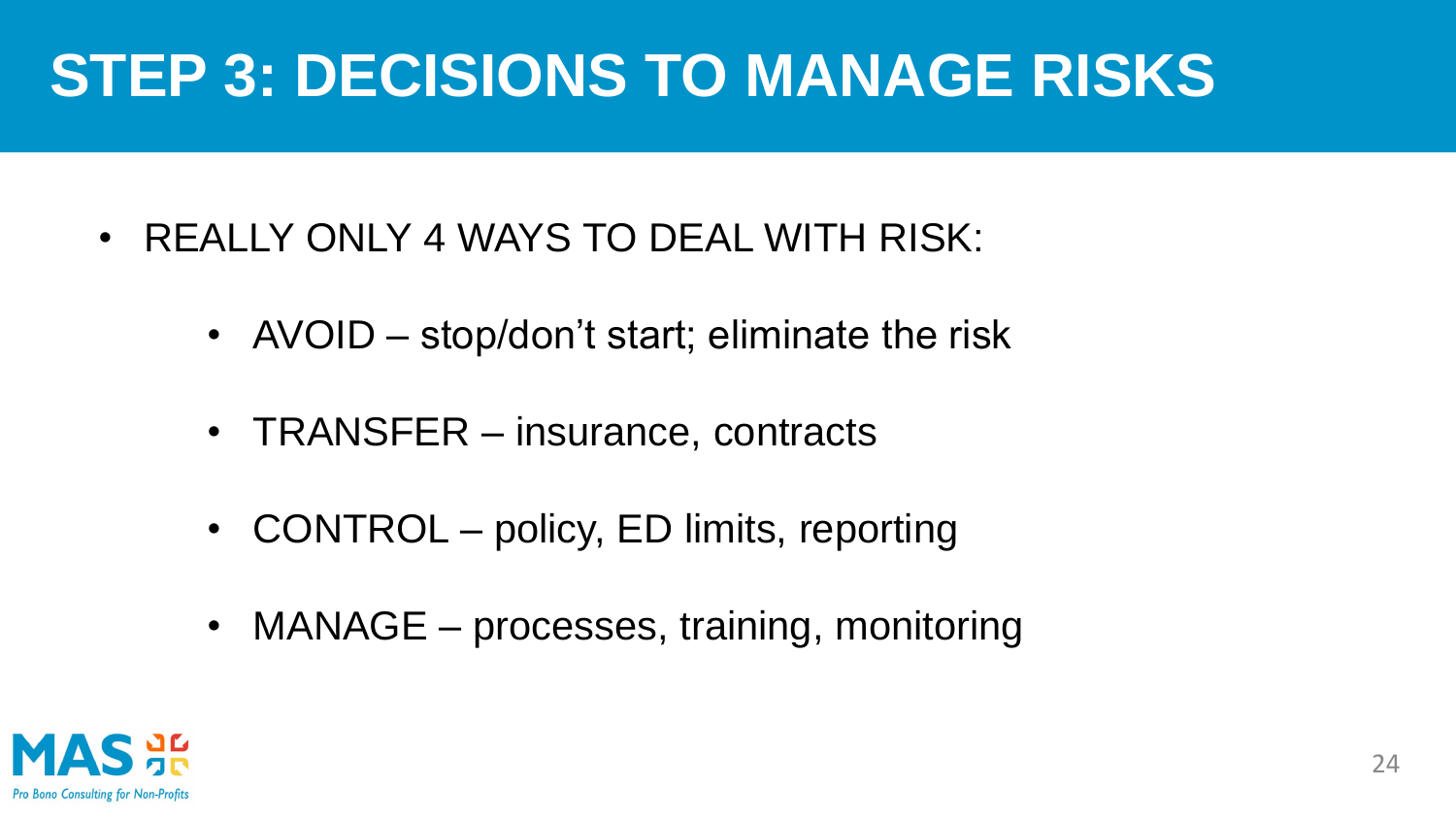### **STEP 3: DECISIONS TO MANAGE RISKS**



| Н | <b>MANAGE &amp; MONITOR</b><br><b>CONTINGENCY PLAN</b> | <b>IMMEDIATE AG</b><br><b>CONTROL RE</b> |
|---|--------------------------------------------------------|------------------------------------------|
|   | <b>ACCEPT &amp; MONITOR</b>                            | <b>DEVELOP PR</b><br><b>MONITOR</b>      |

L





### CTION

**QUIRED** 

**OCESSES** 

H

LIKELHOOD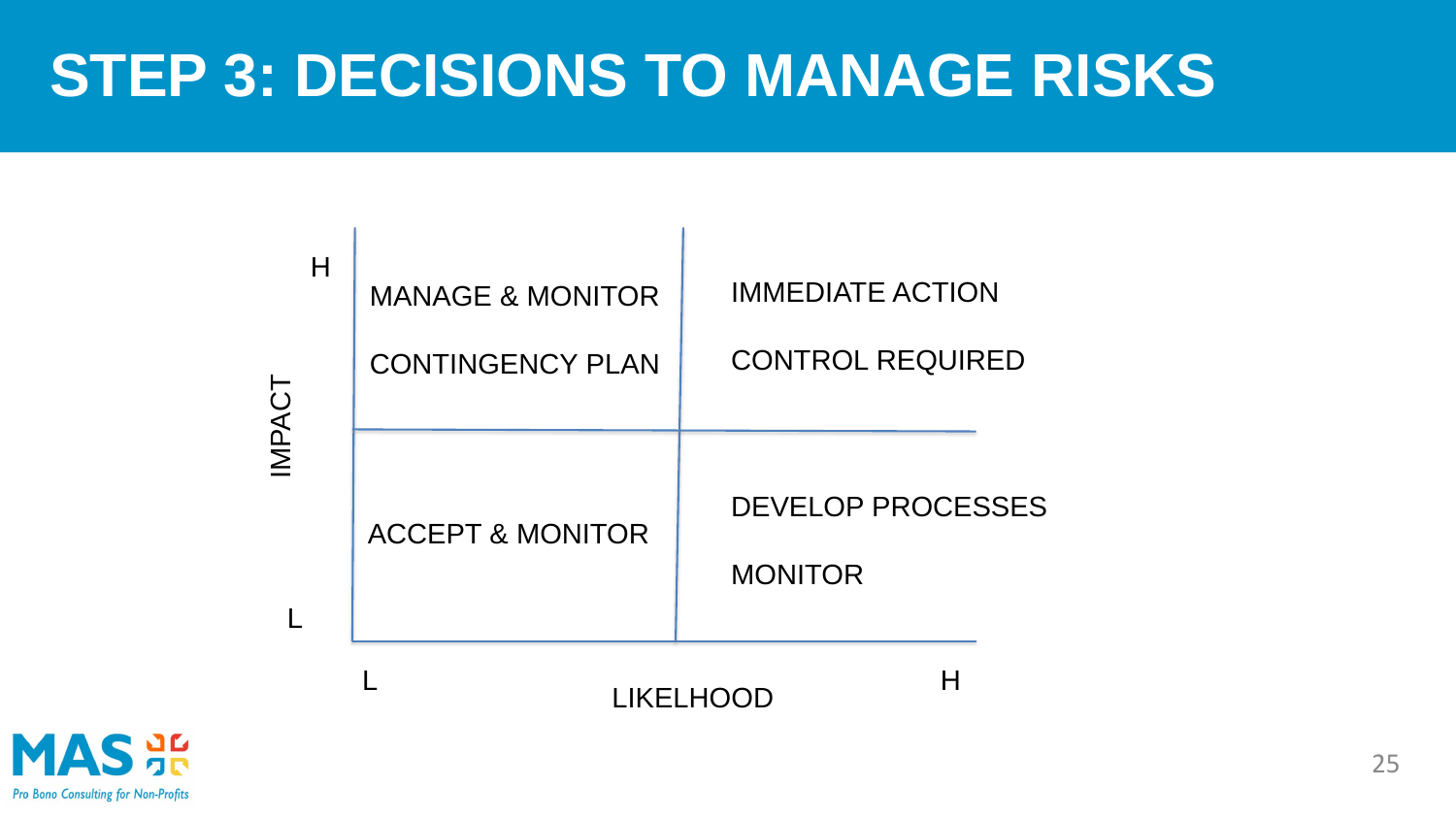## **STEP 4: MONITOR RISKS**

- DEVELOP A RISK MANAGEMENT FRAMEWORK THAT IS UPDATED AND REVIEWED REGULARLY
- MANY FORMATS WILL WORK NEED A FEW KEY PIECES OF INFORMATION
	- RISK, RATINGS, CONSEQUENCES, HOW IT IS MITIGATED/MANAGED
- HAS ANYTHING CHANGED?
- ARE YOU SATISFIED WITH THE WAY ANY GIVEN RISK IS MITIGATED/MANAGED?

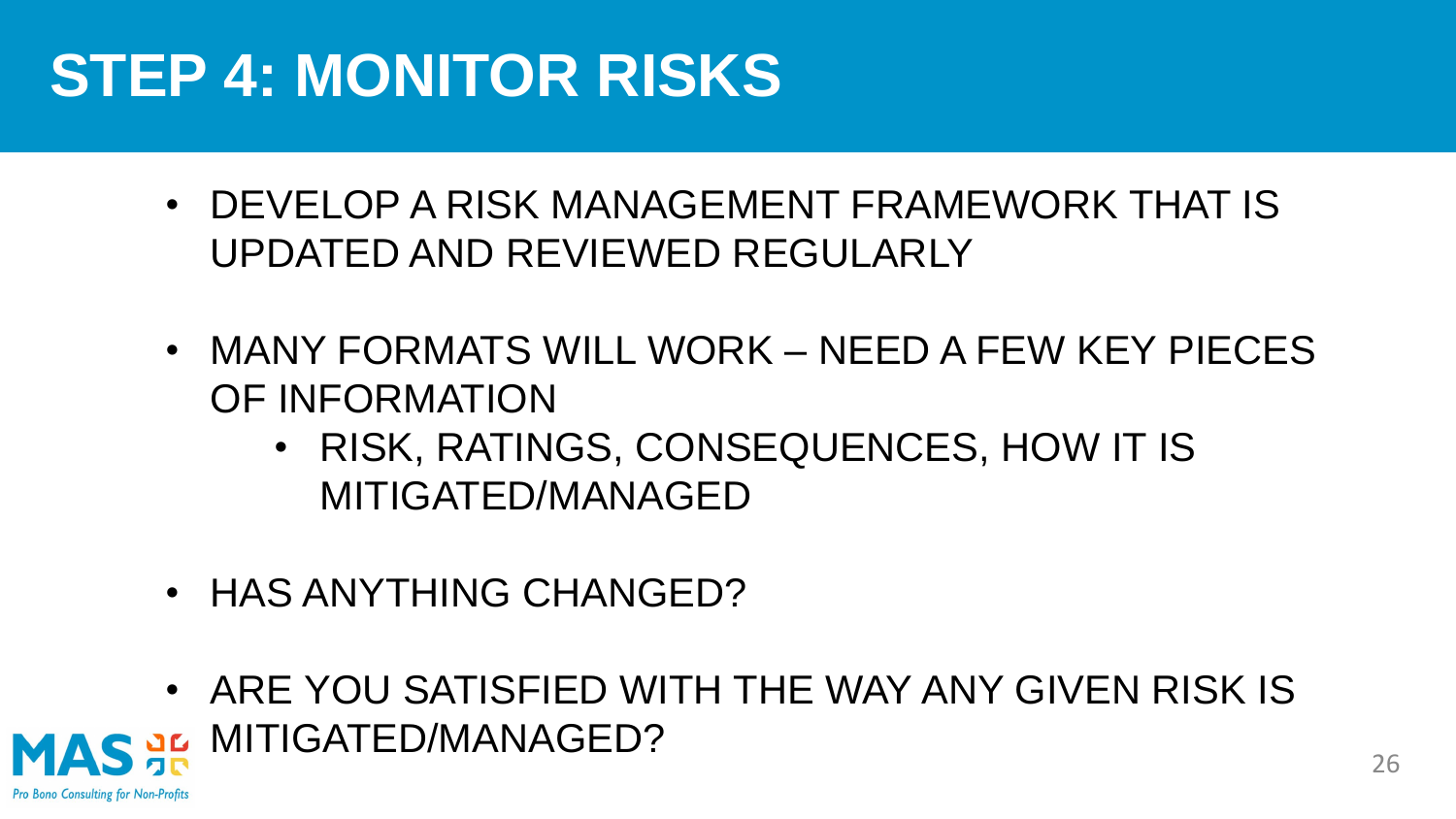### **EXAMPLE RISK MGMNT FRAMEWORK**

| <b>RISK</b>      | LIKELIHOOD   IMPACT  <br><b>RATING</b> | <b>RATING</b> | <b>CONSEQUENCE(S)</b> | <b>MITIGATION</b> |
|------------------|----------------------------------------|---------------|-----------------------|-------------------|
| <b>FINANCIAL</b> |                                        |               |                       |                   |
| RISK 1           |                                        |               |                       |                   |
| <b>RISK 2</b>    |                                        |               |                       |                   |
| <b>RISK3</b>     |                                        |               |                       |                   |
| <b>LEGAL</b>     |                                        |               |                       |                   |
| <b>RISK1</b>     |                                        |               |                       |                   |
| <b>RISK 2</b>    |                                        |               |                       |                   |

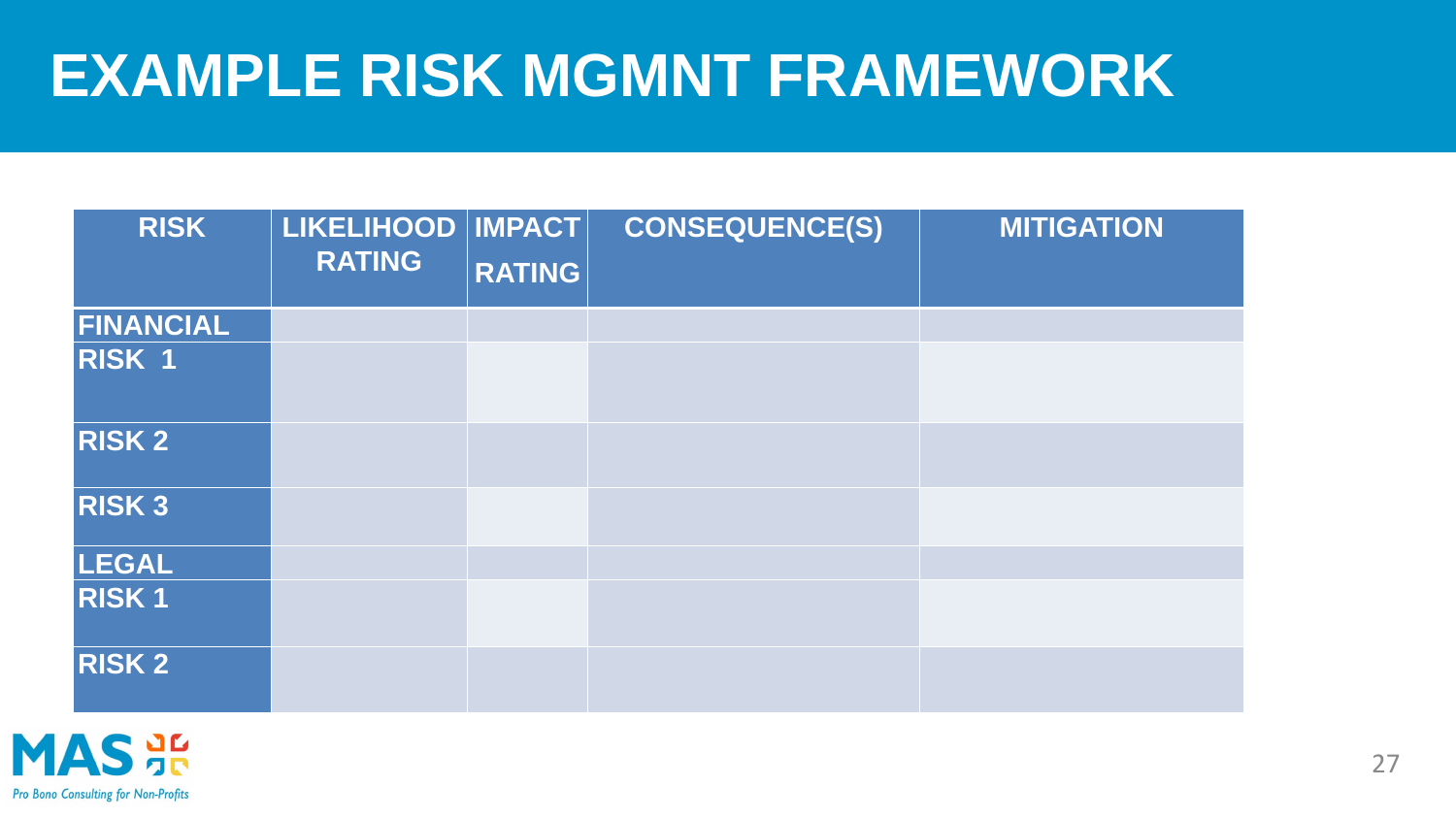## **RISK MANAGEMENT FRAMEWORK - EXAMPLE**

| <b>RISK</b>        | <b>LIKELIHOOD</b><br><b>RATING</b> | <b>IMPACT</b><br><b>RATING</b> | <b>CONSEQUENCE(S)</b>                                                                       | <b>MITIGATION</b>                                                                         |
|--------------------|------------------------------------|--------------------------------|---------------------------------------------------------------------------------------------|-------------------------------------------------------------------------------------------|
| FINANCIAL          |                                    |                                |                                                                                             |                                                                                           |
| Fraud              |                                    | H                              | • Loss of funds<br>• Possible reputational<br>hit                                           | • Annual audit<br>• Financial management<br>policy implemented<br>• Finance comm monitors |
| HR                 |                                    |                                |                                                                                             |                                                                                           |
| Loss of key person | M                                  | M                              | • Negative impact on<br>operations<br>• Loss of knowledge<br>• Potential loss of<br>revenue | • Succession plan in place<br>for all key positions<br>• All key processes<br>documented  |

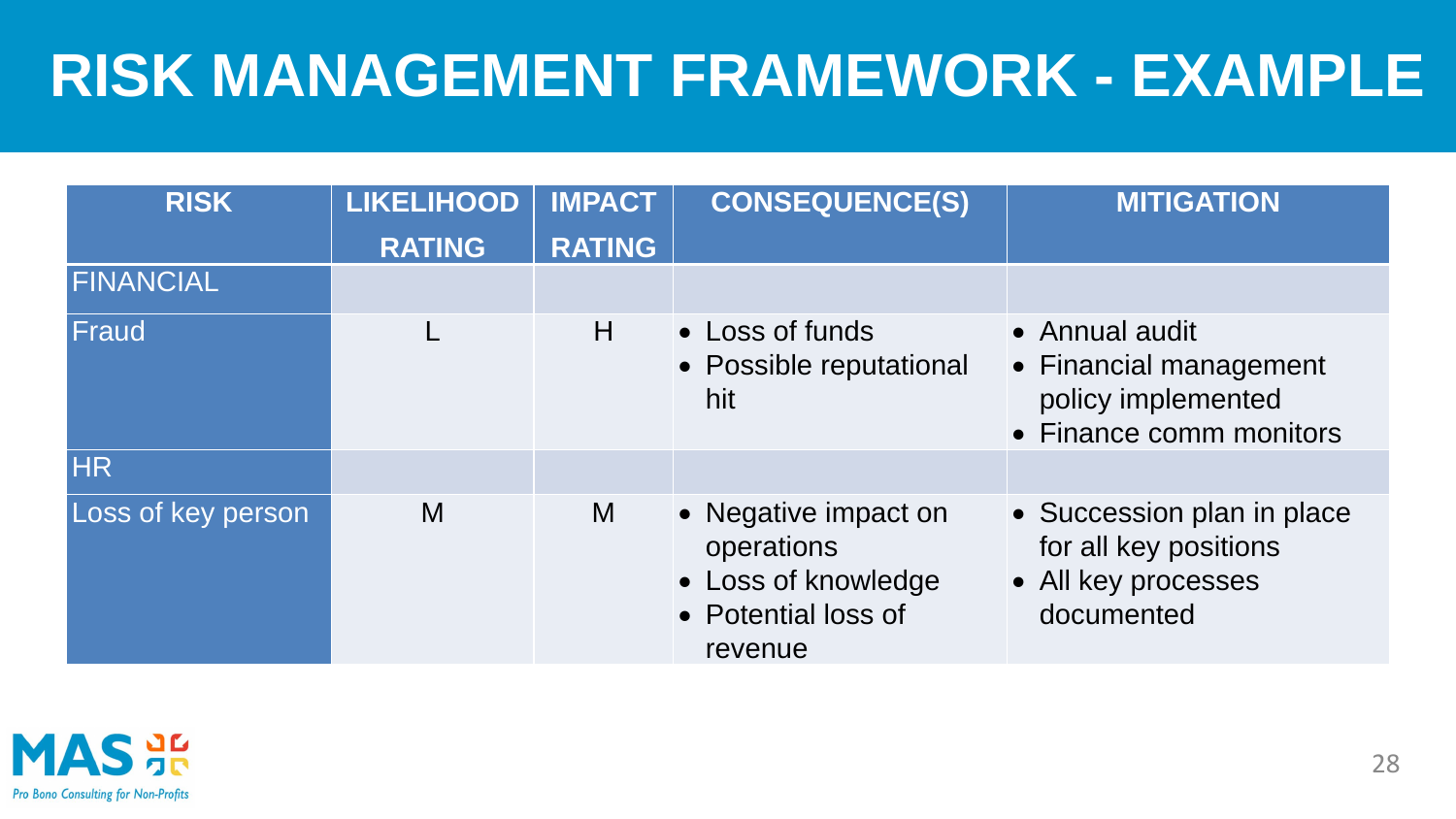## **RISK MANAGEMENT FRAMEWORK**

| <b>RISK</b>                                 | <b>LIKELIHOOD</b><br><b>RATING</b> | <b>IMPACT</b><br><b>RATING</b> | <b>CONSEQUENCE(S)</b>                                                                          | <b>MITIGATION</b>                                                                   |
|---------------------------------------------|------------------------------------|--------------------------------|------------------------------------------------------------------------------------------------|-------------------------------------------------------------------------------------|
| <b>LEGAL</b>                                |                                    |                                |                                                                                                |                                                                                     |
| <b>Failure to protect</b><br>privacy rights |                                    | H                              | Inappropriate &/or<br>illegal disclosure of<br>information<br><b>Potential legal liability</b> | • Records procedures in<br>place<br>• Security processes in<br>place                |
| OPERATIONAL                                 |                                    |                                |                                                                                                |                                                                                     |
| Theft of property                           |                                    |                                | • Temporary loss of<br>operational capacity<br>• Expense to replace                            | • Insurance in place covers<br>any major losses<br>• Security policy<br>implemented |



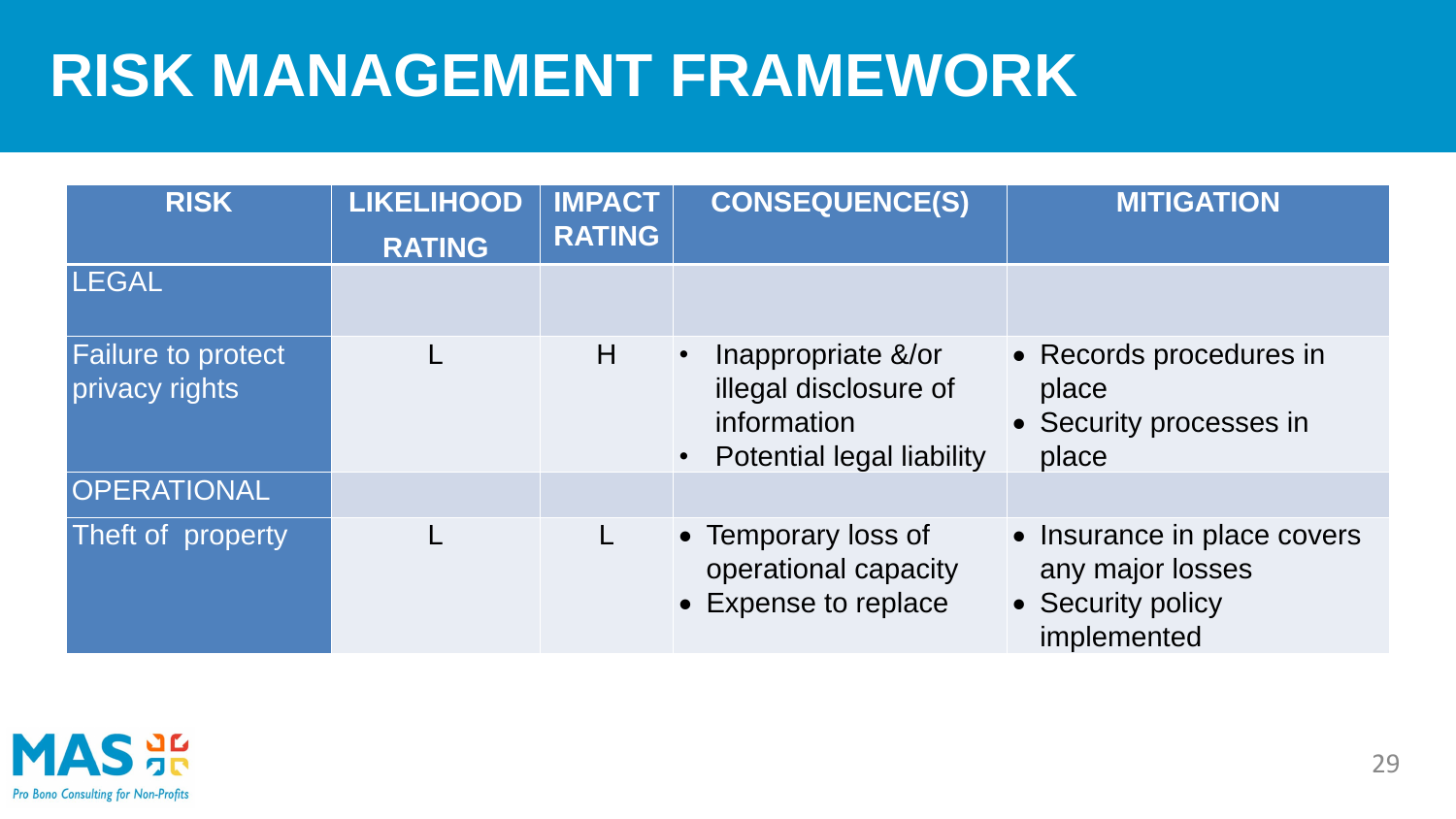### **RISK MGMNT FRAMEWORK MODULE**

• QUESTIONS?



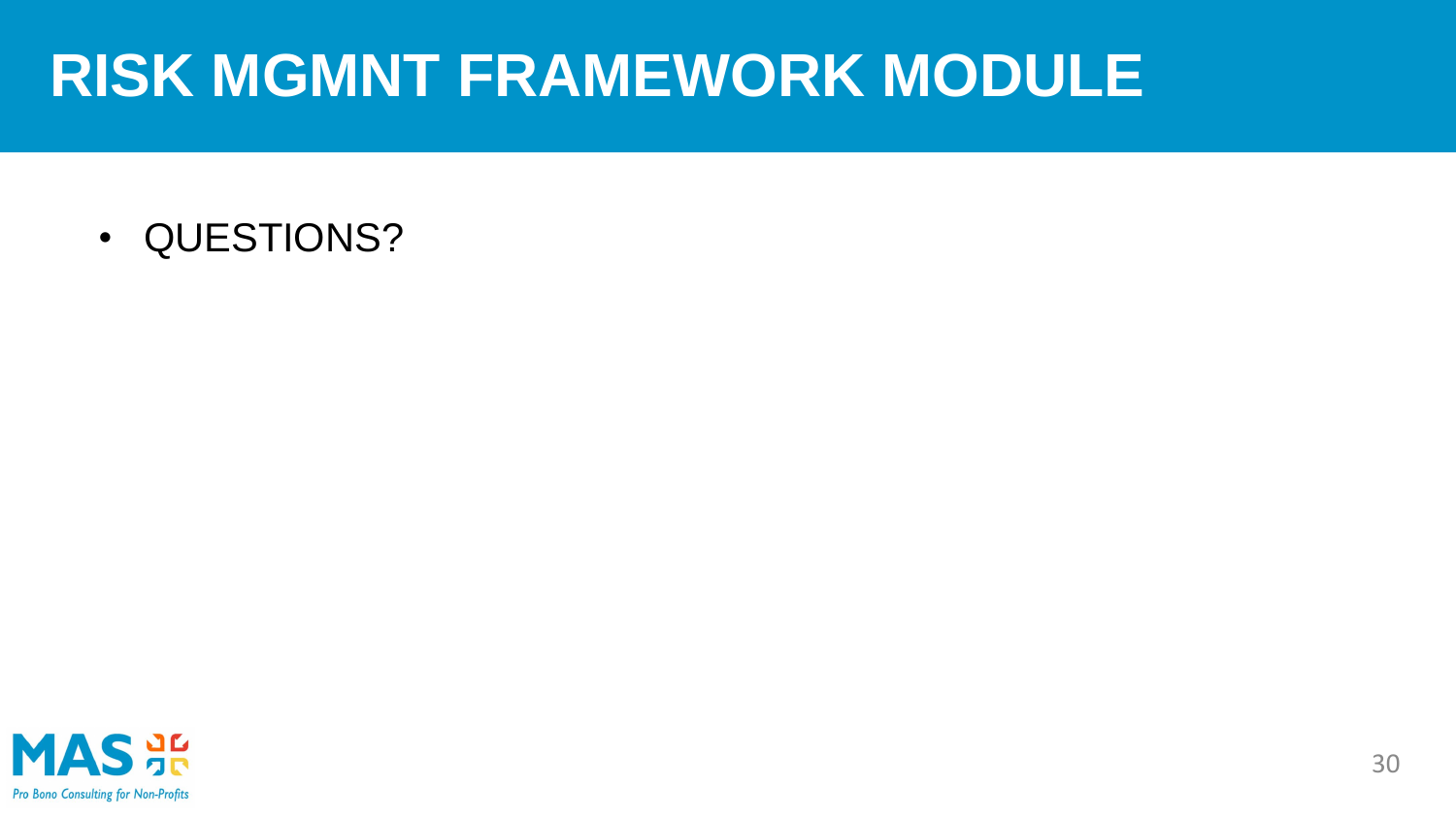## **ROLE OF THE BOARD**

- LEAD BY DEMONSTRATING GOOD GOVERNANCE PRACTICES, INCLUDING EFFECTIVE OVERSIGHT
- DECISIONS FOR KEY ISSUES
- STRATEGIC PLANNING
- REVIEW FRAMEWORK REGULARLY
- ENSURE POLICIES ARE DEVELOPED & IMPLEMENTED
- ENSURE APPROPRIATE MITIGATION IS IMPLEMENTED
- ENSURE CRISIS MANAGEMENT PLAN IS IN PLACE & WORKS

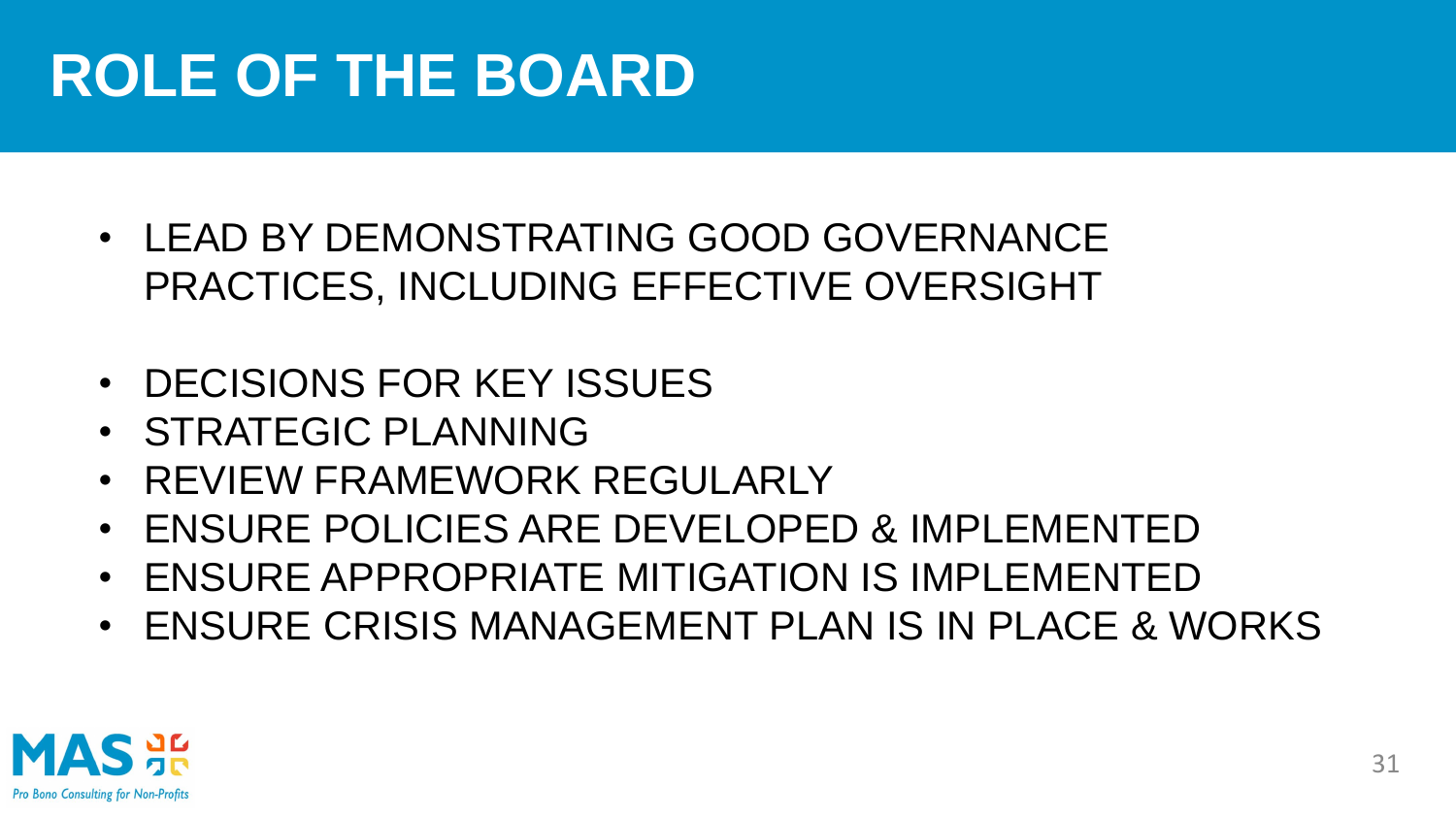## **ROLE OF MANAGEMENT**

- LEAD BY EXAMPLE
- FLAG RISKS FOR THE BOARD
- PROMOTE RISK MANAGEMENT CULTURE
- DEVELOP RISK MANAGEMENT FRAMEWORK
- MANAGE & MONITOR RISKS
- DEVELOP & IMPLEMENT MITIGATION FOR RISKS
- ENSURE POLICIES ARE IMPLEMENTED



32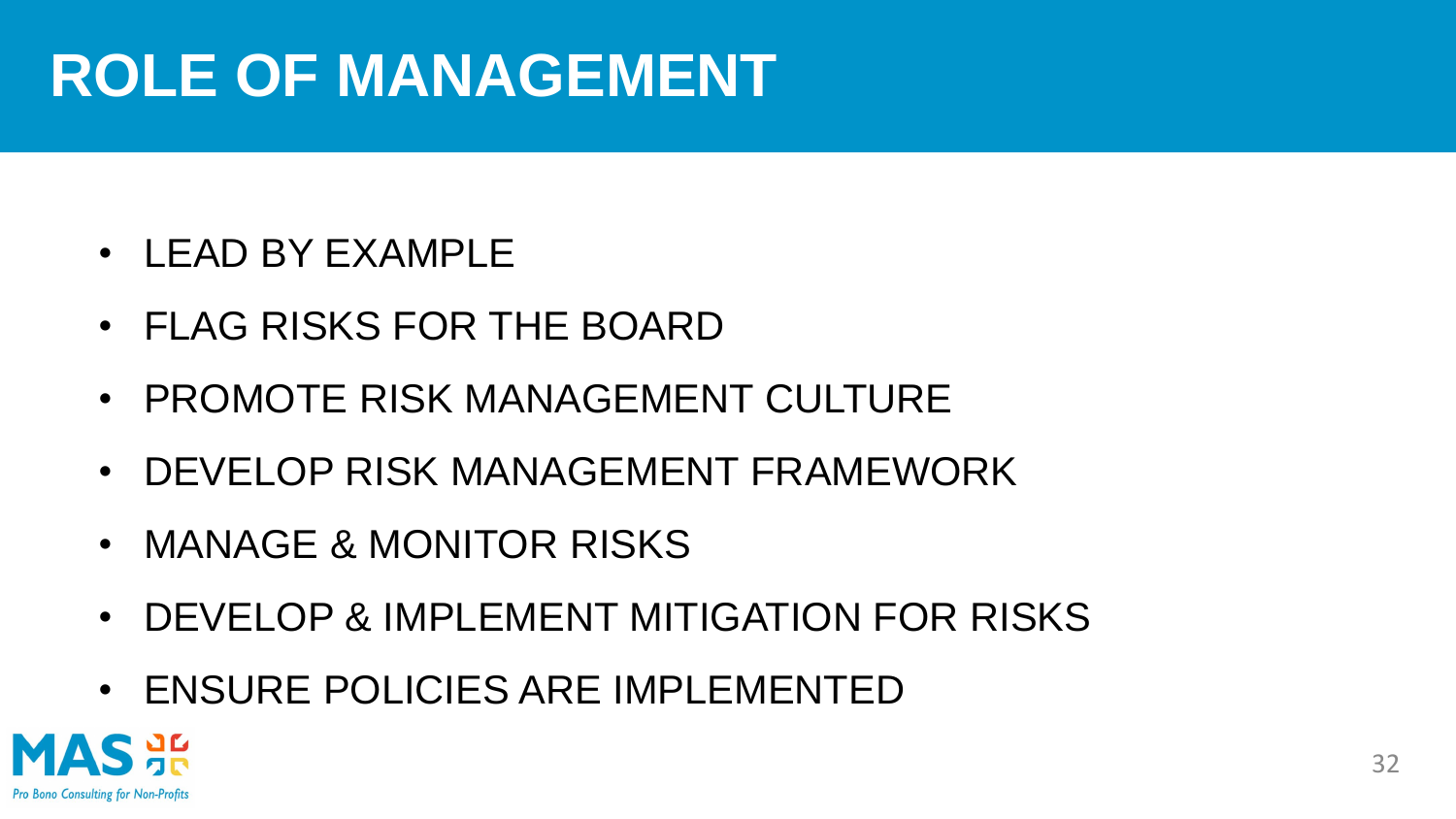## **SOME RESOURCES TO HELP**

- [www.canadiancharitylaw.ca](http://www.canadiancharitylaw.ca/) for Blumberg's Canadian Charity Legal Checklist
- <https://carters.ca/> for Carter's legal checklists
- <https://www.cpacanada.ca/search-results?#q=20%20questions> for 20 Questions booklets
- <https://www.imaginecanada.ca/en>
- <https://www.blumbergs.ca/educational-programs/> for newsletter & programs

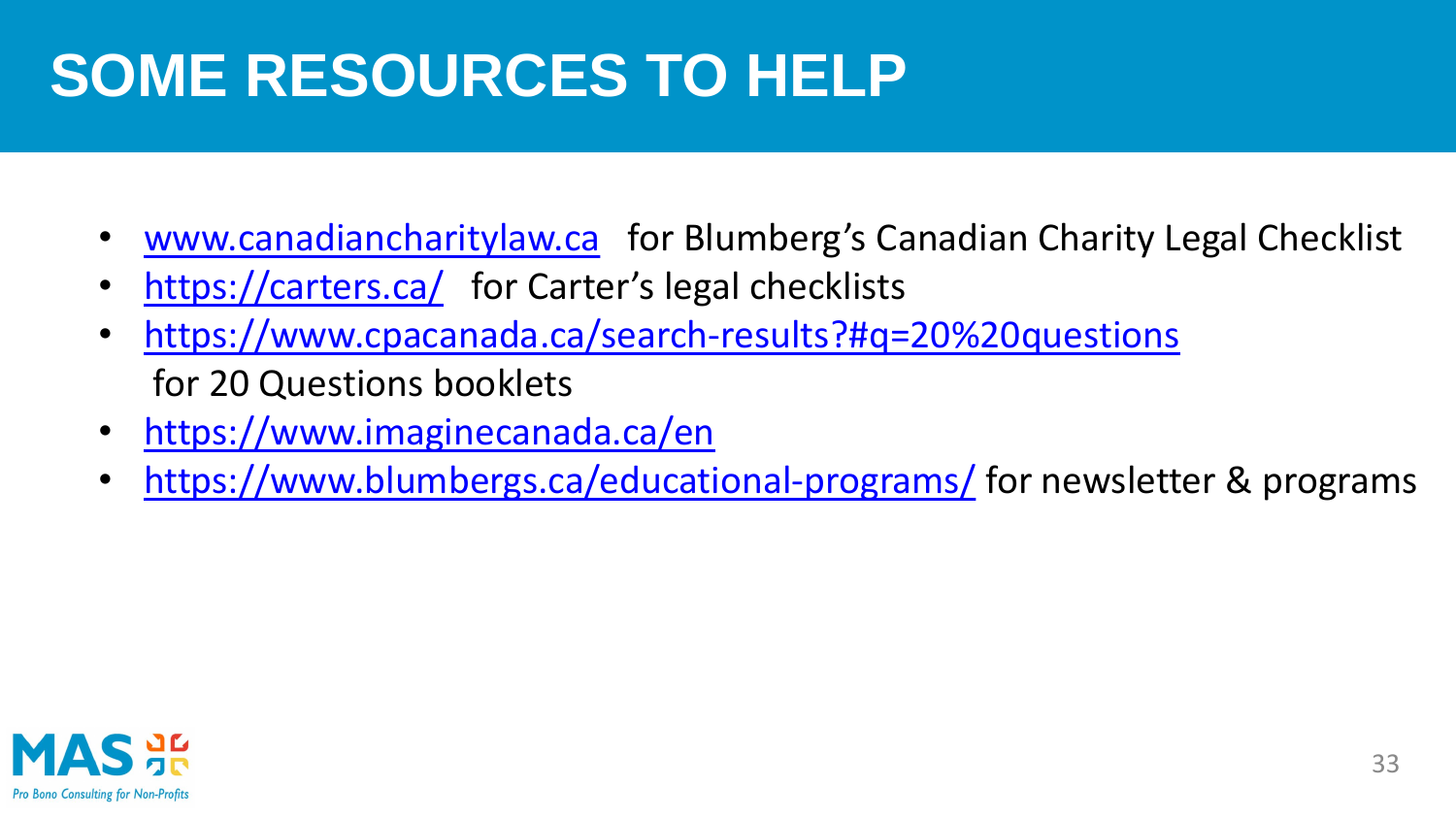## **SOME FINAL THOUGHTS**

- ALL ORGANIZATIONS TAKE RISKS TO ACHIEVE THEIR MISSION
- ALL ORGANIZATIONS NEED TO HAVE RISK MANAGEMENT IN PLACE – IT IS A KEY GOVERNANCE FUNCTION
- IT IS OFTEN COMMON SENSE AND GOOD PLANNING
- IT IS EVERYONE'S JOB
- START THE JOURNEY

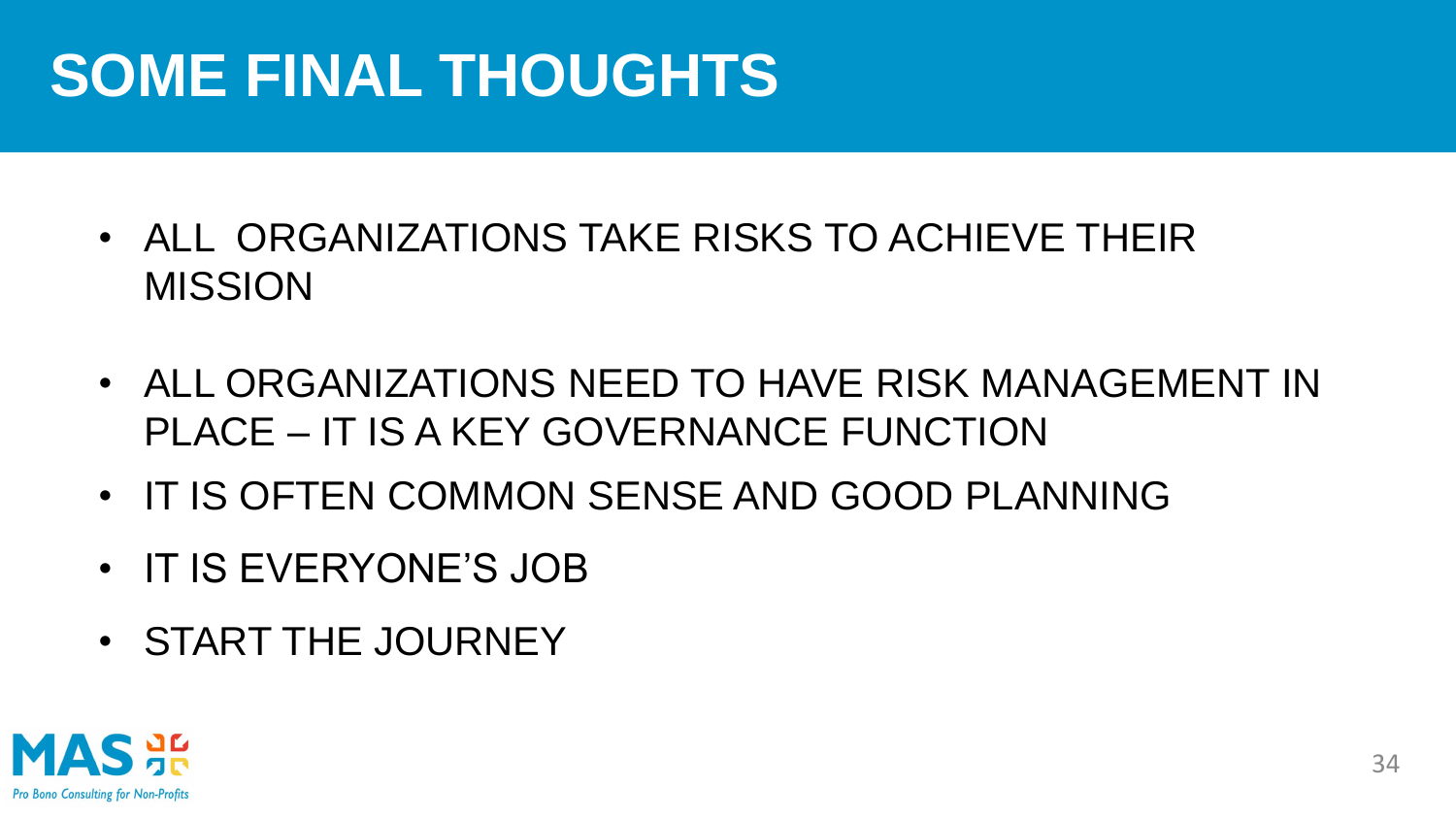# Let's Talk





Pro Bono Consulting for Non-Profits

### EMAIL ADDRESS

### info@masadvise.org

### PHONE NUMBER 416-963-5792

### WEB SITE

[https://masadvise.org](https://masadvise.org/)